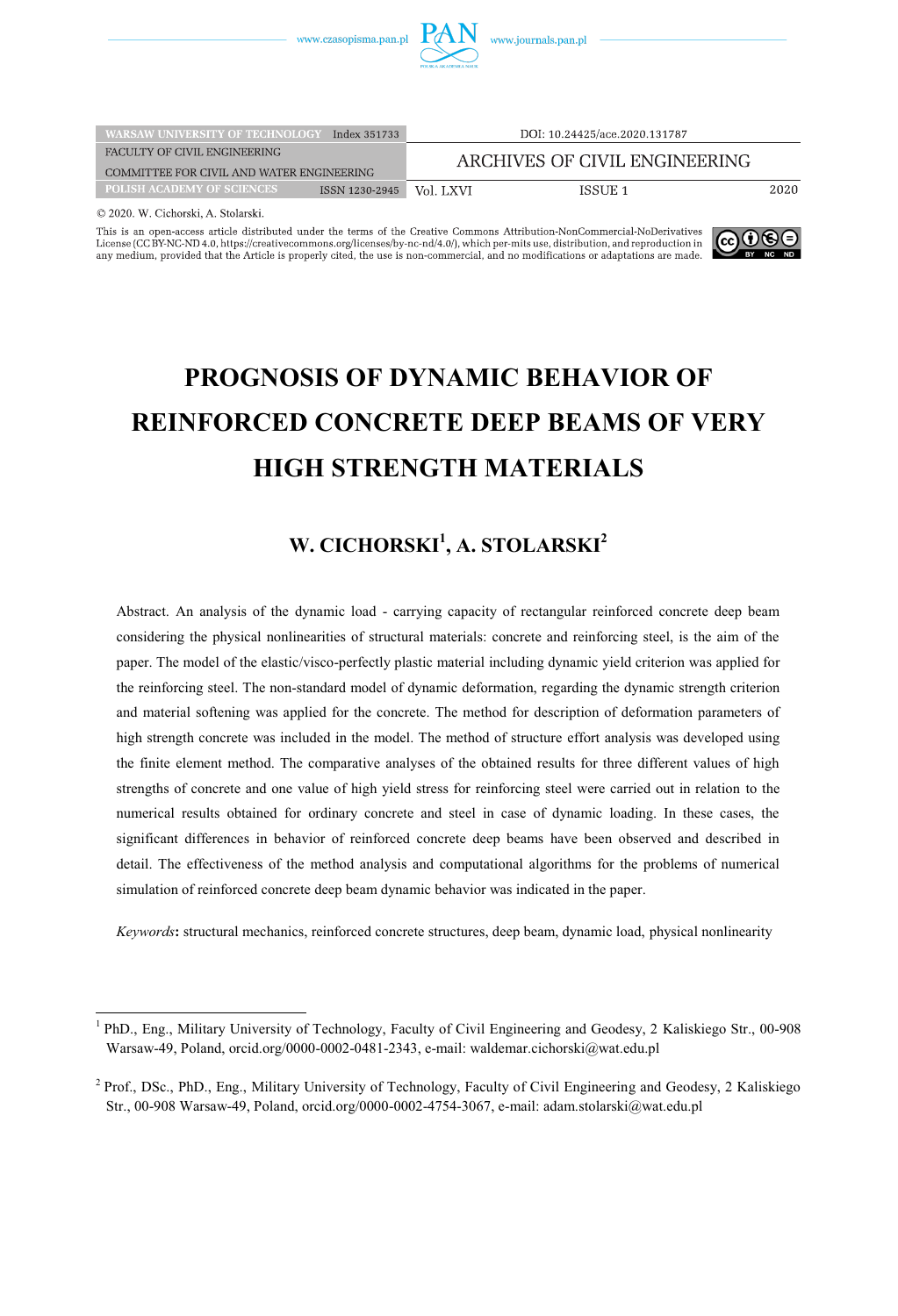

## **1. INTRODUCTION**

Specific features of high performance concretes cause the necessity to undertake not only the experimental investigations but also theoretical research in the area of modelling the constitutive materials properties, modelling the behavior of plain concrete and reinforced concrete structures as well as the analysis of effort and damage mechanisms of structures made from such concretes. An example of such an analysis is the solution concerning the influence of high strength of concrete and reinforcing steel on behavior of reinforced concrete deep beam in the range of static loadings [7]. The solution was obtained on the base of the method of analysis of inelastic behavior of the reinforced concrete deep beam under static load [3, 8]. The analysis of static load carrying capacity of reinforced concrete deep beam was determined in the process of incremental loading. In these papers the comparative analysis of the results was carried out with experimental results taken from the literature [5], as well as with the previous numerical results [4], obtained for ordinary concrete. In these analyses, the results of numerical solutions were presented with comparison to the experimental results and other numerical results taken from the literature for static loading showing very good agreements in the range of the load - carrying capacity and the displacement state analysis.

Various concrete models function in the literature. Detailed information is provided in [12]. Other models of dynamic behavior of concrete and its cracking, considering plastic damage, can be found in e.g. [13, 14].

The purpose of the paper is the analysis of influence of very high strength concrete and reinforcing steel on the behavior of reinforced concrete deep beam during the process of dynamic deformation. Obtaining the solutions requires making investigations in the range of the modelling dynamic, inelastic material properties, modelling of deformation processes of the plane structural element – reinforced concrete deep beam, and preparing numerical solutions.

Modelling of structural material properties was carried out using the dynamic material models. The modified model of the elastic/visco-perfectly plastic material regarding delayed yield effect, was applied for the reinforcement steel [1]. The model of dynamic deformation was applied for the concrete [9, 12]. The basis of this model is the method of determination the initial dynamic yield surface. For this purpose, the structure of Campbell's dynamic yield criterion, was used [2]. Proposed criterion is an integral condition of attaining the dynamic strength [10]. The calculated dynamic strength is treated as a parameter in the constitutive equations, which describes the elastic-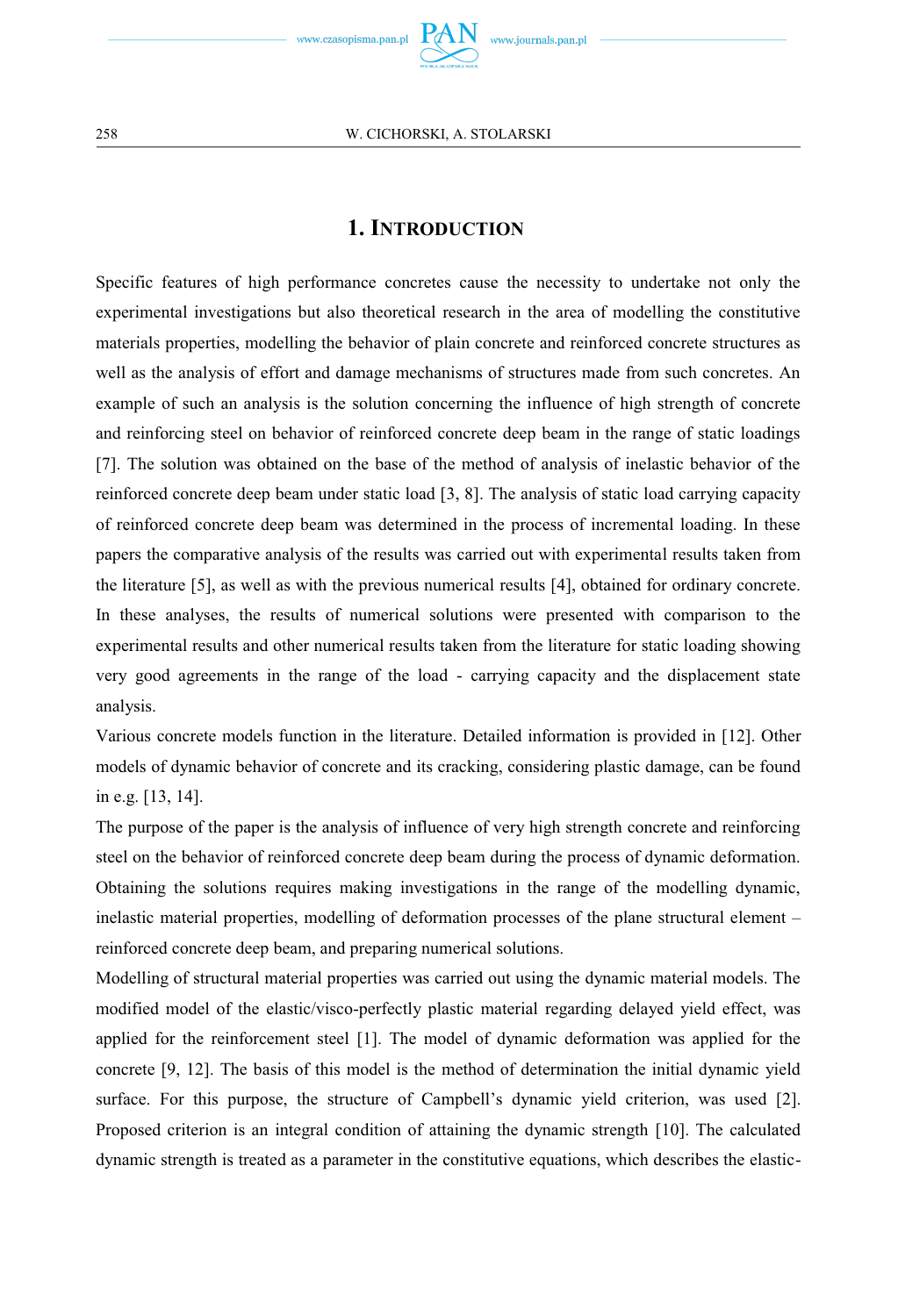

plastic model of concrete. The model describes the effect of increase of the dynamic strength in proportion to static strength, limited perfectly plastic properties of concrete, material softening and material dilatation in the straining process. The model makes it possible the simplified description of cracking or crushing of material as the states of loss of load-capacity, which are reached in the material softening process during tension or compression. Introduction of the additional modification of material parameters allows the description of the properties of very high strength concrete.

Selected results of the numerical solutions were presented in the paper. The comparative analyses of the obtained results for three different values of high strengths of concrete and one value of high yield stress for reinforcing steel were carried out in case of dynamic loading.

## **2. DYNAMIC MODEL OF REINFORCEMENT STEEL**

The modified model of elastic/visco-perfectly plastic material taking into consideration the delayed yield effect, was employed to dynamic analysis [1]. Considering the functioning of the deep beam's reinforcement as slender steel bars, material model in uniaxial stress state, was applied to the reinforcement steel. In this model, Perzyna's constitutive equations of elastic-viscoplasticity [6], can be written in the form:

(2.1) 
$$
\dot{\varepsilon} = \frac{\dot{\sigma}}{E_s} + \tilde{\gamma} < \Phi(F) > , \quad \tilde{\gamma} = \frac{2}{\sqrt{3}} \gamma,
$$

where:  $E_s$  - modulus of elasticity;  $\gamma$  - viscosity coefficient.

The modification of Perzyna's constitutive equations is based on the integration those equations with initial condition as the dynamic yield limit, which is determined on the base of Campbell's dynamic yield criterion [2], in the form:

$$
\int_0^t \left[\frac{\sqrt{\sigma(t)}}{f_y}\right]^\alpha dt = t_0
$$

where:  $\alpha$  and  $t_0$  - material constants;  $f_y$  - tensile / compressive static yield limit of steel;  $\sigma(t)$  – variable stress over time.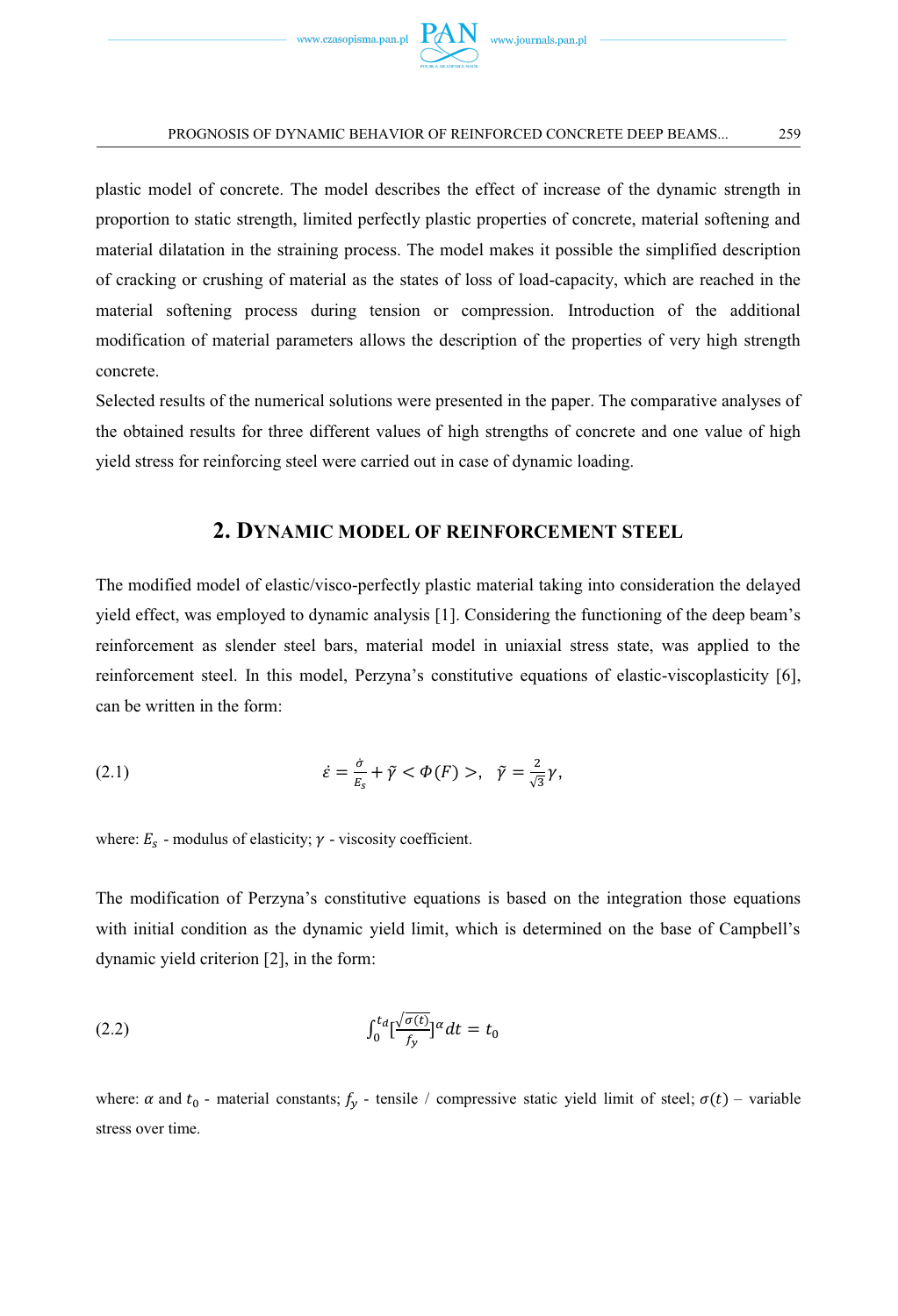

At the time instant of satisfy the Campbell's criterion, time of the delayed yielding  $t = t_d$  and dynamic yield limit  $f_{yd} = \sigma(t_d) \ge f_y$ , are determined.

Static yield function for the elastic-perfectly plastic material, has the form:

$$
F = \frac{\sigma}{f_y} - 1
$$

Symbol  $< \Phi(F) >$  is defined as follows:

(2.4) 
$$
\langle \Phi(F) \rangle = \begin{cases} 0 & \text{for } t \leq t_d \\ \Phi(F) & \text{if } F > 0 \\ 0 & \text{if } F \leq 0 \end{cases} \quad \text{for } t > t_d
$$

Nonlinear function  $\Phi(F)$ , was assumed in the form of a power law:

$$
\Phi(F) = F^{\delta}
$$

where:  $\delta$  - material coefficient.

Dynamic yield condition, has the form:

(2.6) 
$$
\sigma = f_{y} [1 + (\frac{\sqrt{\varepsilon^{\nu p}}}{\tilde{y}})]^{1/\delta}
$$

where:  $\dot{\varepsilon}^{vp}$  - viscoplastic strain rate.

## **3. DYNAMIC MODEL OF CONCRETE**

The non-standard model of the dynamic deformation of the concrete was applied to the dynamic analysis [9, 12]. The basic elements of the model are presented below.

(3.1) 
$$
F(\sigma_{ij}, K) = \left[\frac{\tau_0}{\rho(\phi)} + Ka\right]^2 - Kb\sigma_0 - K^2c = 0
$$

where:  $\tau_0$  - tangent octahedral stress;  $\sigma_0$  - mean normal stress;  $\rho(\phi)$  - function determining the shape of the limit surface cross-section by the octahedral plane  $\sigma_0 = const$ ;  $K$  – evolution parameter;  $a$ ,  $b$ ,  $c$  - material constants, determined on the base of static strengths of concrete for uniaxial and biaxial compression and uniaxial tension for  $K = 1$ .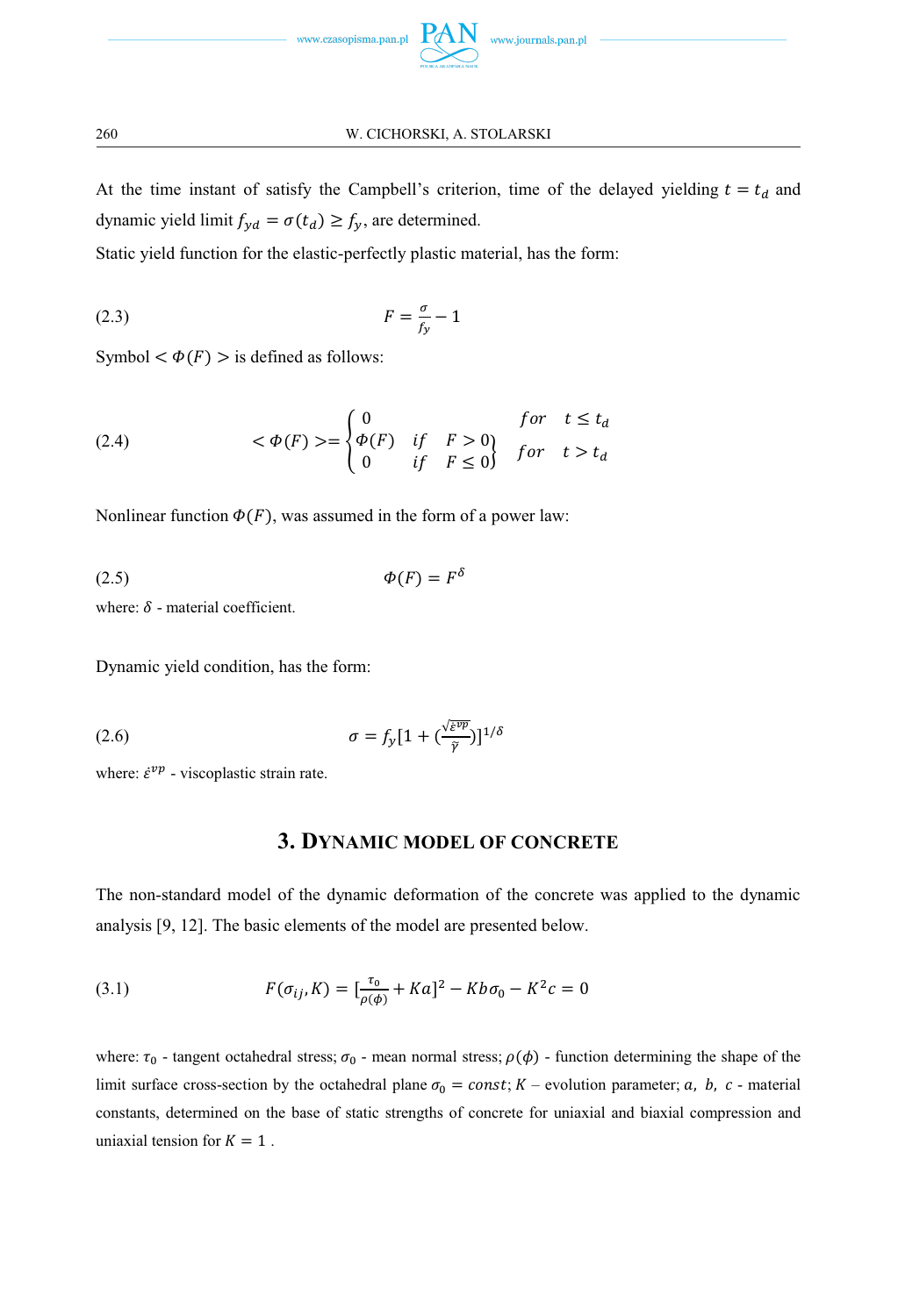

The basis of the model is the method of attaining the initial dynamic yield surface. For this purpose, the integral criterion of the dynamic strength for concrete in complex stress states, was used [10]:

$$
\int_0^{t_d} [\psi(t)]^{\alpha_c} dt = t_{c0}
$$

where:  $\psi(t)$  is determined on the base of limit surface equation (3.1)

(3.3) 
$$
\psi(t) = \frac{2[\frac{\tau_0}{\rho(\phi)}]^2}{2a\frac{\tau_0}{\rho(\phi)} - b\sigma_0} \left\{ \sqrt{1 - \frac{4(a^2 - c)[\frac{\tau_0}{\rho(\phi)}]^2}{[2a\frac{\tau_0}{\rho(\phi)} - b\sigma_0]^2}} - 1 \right\}^{-1}
$$

and  $\alpha_c$ ,  $t_{c0}$  - material constants, which are determined on the base of experimental results for concrete.

At the time instant of satisfy the criterion of dynamic strength (3.2), time of attaining the dynamic strength  $t = t_d$  and dynamic strength coefficient of concrete  $\psi_d = \psi(t_d) \geq 1$ , are determined. Properties of the limit surface, especially its good agreement with experimental results for concrete in complex stress states, give the reason for applying Eq.  $(3.1)$  as a yield surface for the elasticplastic material.

Parameter  $K$ , which scales the basic strength of the concrete, is interpreted as the parameter of the yield surface evolution. The following relation defines evolution parameter:

(3.4) 
$$
K_{n} = \begin{cases} 1 & t_{n} < t_{d} \\ \psi_{d} & \varepsilon_{ef}^{p} \leq \varepsilon_{fc}^{p} & t_{n} \geq t_{d} \\ \psi_{d} + \int_{t_{R}}^{t_{n}} \dot{K}(\tau) d\tau \cong K_{n-1} + \dot{K}_{n} \Delta t & K_{n} \geq K_{min} & \varepsilon_{ef}^{p} > \varepsilon_{fc}^{p} & t_{n} > t_{d} \\ 0 & K_{n} < K_{min} & \varepsilon_{ef}^{p} > \varepsilon_{fc}^{p} & t_{n} > t_{d} \end{cases}
$$

where:  $\varepsilon_{ef}^p$  - effective plastic strain;  $\varepsilon_{fc}^p$  - limit plastic strain in the perfectly plastic flow phase, *n*- number of time instant.

Applied definition of the evolution parameter  $K$  describes three-phase idealisation of the concrete behaviour. The following deformation phases are distinguished in this idealisation: 1° elastic attaining initial yield surface;  $2^{\circ}$  perfectly plastic flow in limited range of deformation;  $3^{0\circ}$  material softening modelled as a plastic flow on the transient yield surface, which isotropic shrinkage process is controlled by variation  $\vec{K}$  of the evolution parameter, depended on effective plastic strain rate and softening modulus and modified in dependence on up-to-date stress state.

The following relation describes variation  $\dot{K}$  of the evolution parameter: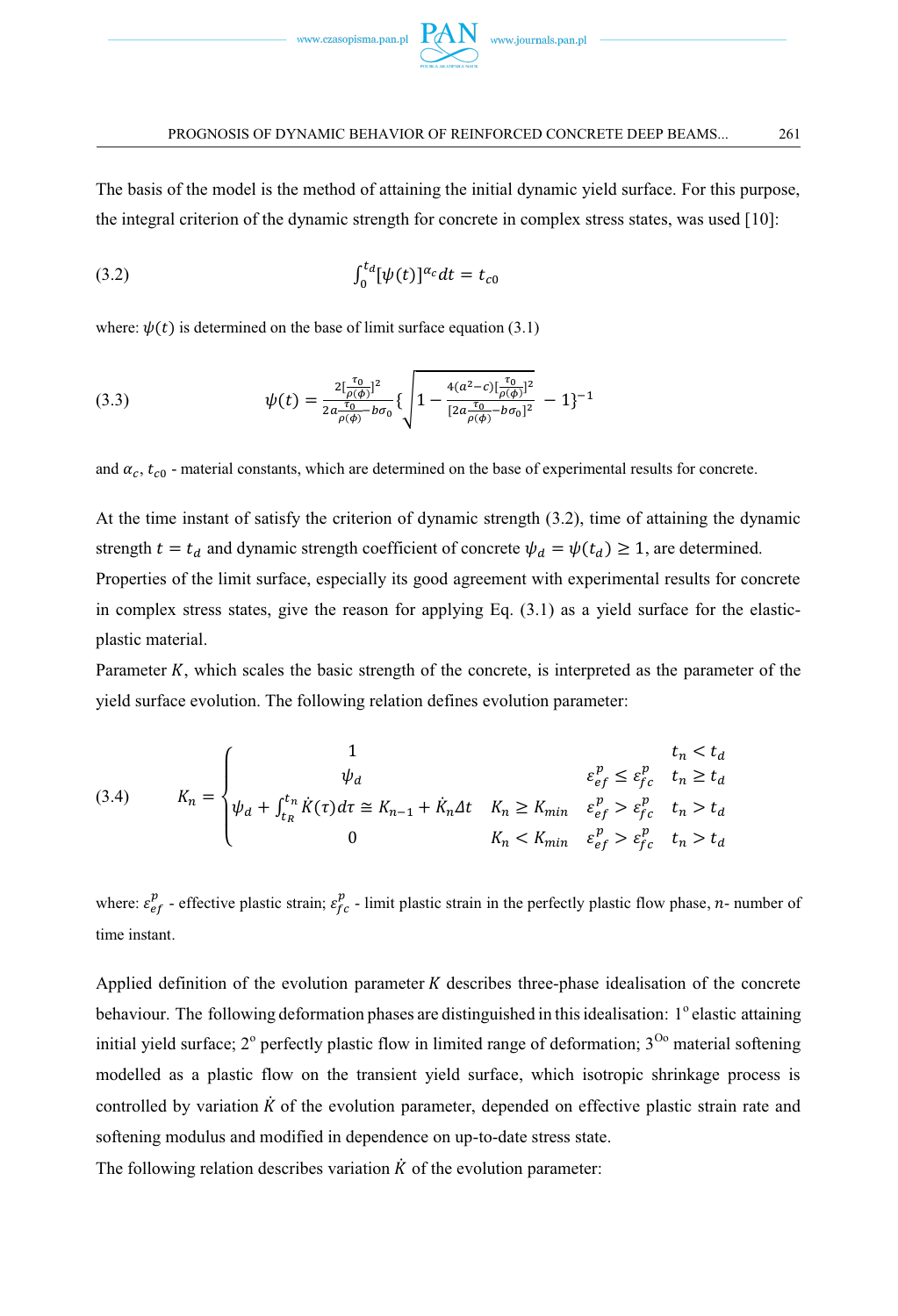

(3.5) 
$$
\dot{K}_n = \begin{cases} 0 & \varepsilon_{ef}^p \le \varepsilon_{fc}^p\\ \psi_d H(\sigma_i^0) \dot{\varepsilon}_{ef}^p & \varepsilon_{ef}^p > \varepsilon_{fc}^p \end{cases}
$$

where:  $\dot{\epsilon}_{ef}^p$ - effective plastic strain rate;  $H(\sigma_i^0)$  - material softening modulus.

Nondimensional material softening modulus has the form:

(3.6) 
$$
H(\sigma_i^0) = -\frac{1}{\sigma_i^0(\varepsilon_{uc}-\varepsilon_{fc}+\psi_d\frac{fc}{E_c})}
$$

where:  $\sigma_i^0 = \sigma_i/\psi_d$  - nondimensional stress intensity related to initial yield surface;  $\varepsilon_{fc}$  and  $\varepsilon_{uc}$  - limit plastic strains;  $E_c$  - modulus of elasticity;  $f_c$  - uniaxial compressive strength of concrete.

Tensor of the plastic strain increment is defined by postulating of non-associated flow rule:

$$
\dot{\varepsilon}_{ij}^p = \dot{\Lambda} \frac{\partial \varepsilon}{\partial \sigma_{ij}}
$$

where:  $G$  - plastic potential function;  $\Lambda$  - loading parameter.

Plastic potential function  $G$  was assumed in the form of a modified yield surface function:

(3.8) 
$$
G(\sigma_{ij}, K) = \left[\frac{\tau_0}{\rho(\phi)} + Ka\right]^2 - K\frac{b}{\beta}\sigma_0 - K^2c = 0
$$

where:  $\beta$  - material constant defining of volumetric variation of the material during plastic deformation.

Linear-elastic material properties are described by generalized Hooke's law, which considering the strain increments decomposition and flow rule, can be written in the form:

(3.9) 
$$
\dot{\sigma}_{ij} = C_{ijkl}\dot{\varepsilon}_{kl}^e = C_{ijkl}(\dot{\varepsilon}_{kl} - \dot{\varepsilon}_{kl}^p) = C_{ijkl}(\dot{\varepsilon}_{kl} - \dot{\varepsilon}_{\partial \sigma_{kl}}^q)
$$

where:  $C_{ijkl}$  - elastic constants tensor.

Loading parameter is determined on the base of the relation:

(3.10) 
$$
\dot{\Lambda} = \frac{\frac{\partial F}{\partial \sigma_{ij}} C_{ijkl} \varepsilon_{kl}}{\frac{\partial F}{\partial K} A(\psi_d, H, \eta_{ef}) + \frac{\partial F}{\partial \sigma_{ij}} C_{ijkl} \frac{\partial G}{\partial \sigma_{kl}}}
$$

where:  $A(\psi_d, H, \eta_{ef}) = -\psi_d H(\sigma_i^0) \eta_{ef} (\frac{\partial G}{\partial \sigma_{ij}})$ .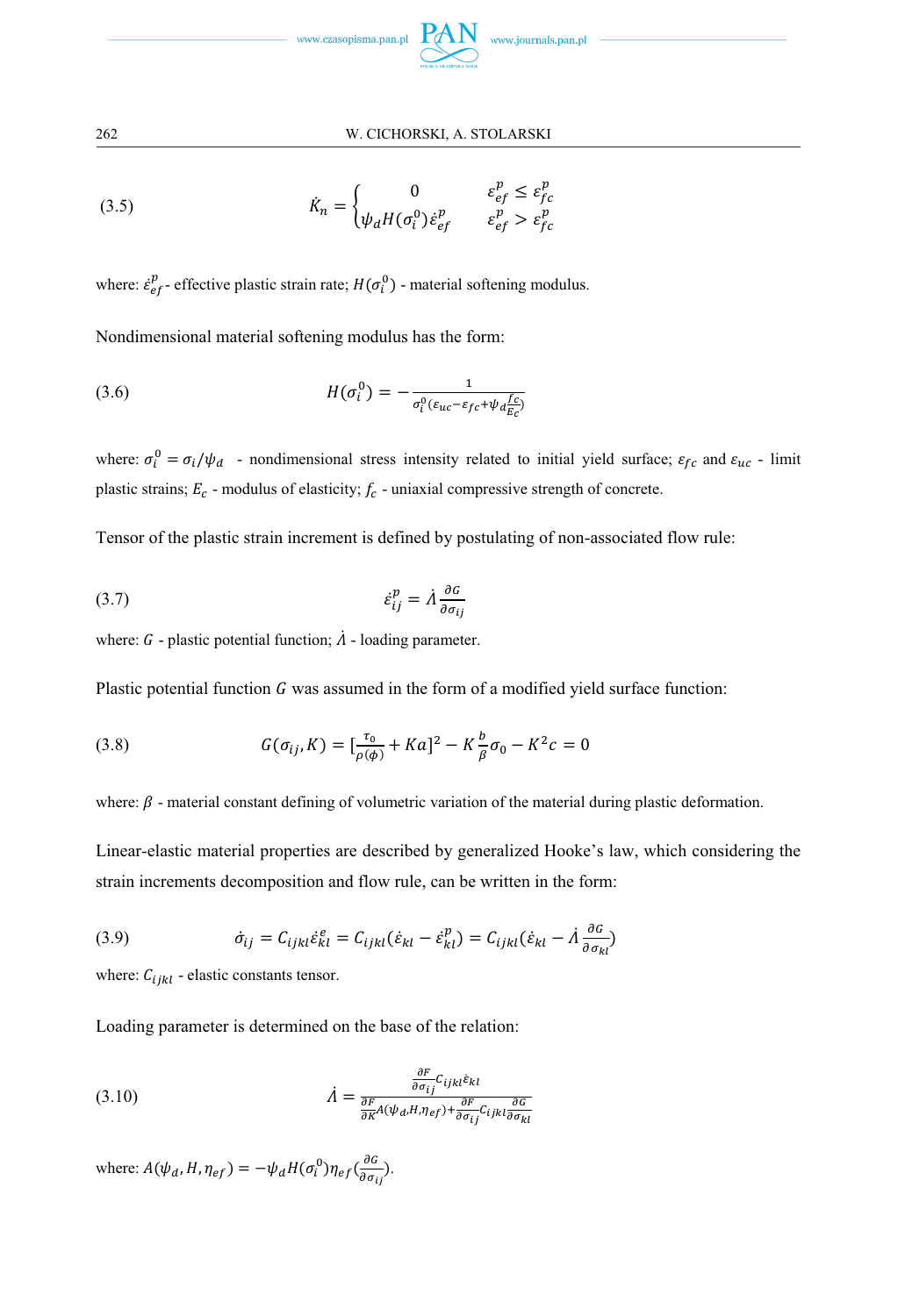

Loading and unloading processes are defined in the following way:

(3.11) loading: 
$$
\dot{A} > 0
$$
 if  $F = 0$  and  $\dot{F} = 0$   
unloading:  $\dot{A} = 0$  if  $F < 0$  or  $F = 0$  and  $\dot{F} < 0$ 

Applied deformation model of concrete enables the simplified modelling of cracking or crushing mechanisms (i.e. formation, opening and closing of the cracks), both in the monotonic deformation processes as well as in the cyclic, alternating deformation processes. Cracking or crushing mechanisms of concrete result from employed softening rule, which assumes gradually loss of material load-capacity till the attaining of the stress-free state during tension or compression processes, respectively.

Considering the high strength concrete in the numerical analysis of deep beams, the modification of the concrete deformation model is proposed. The change of interpretation of limit strains  $\varepsilon_{fc}$  for the perfectly plastic flow phase and  $\varepsilon_{uc}$  for the material softening phase of deformation, is the essence of proposed modification of the model for concrete.

In the basic version of the model, the limit strain  $\varepsilon_{fc}$  is taken on the base of the analysis of experimental results for uniaxial compression tests as the constant values  $\varepsilon_{fc} = 2\%$  independently from the grade of concrete. In turn, for the limit strain  $\varepsilon_{uc}$  the interval  $\varepsilon_{uc} = (6 \div 12)\%$  is given, recommending the lower value of  $\varepsilon_{uc}$  for high-grade concrete and higher value of  $\varepsilon_{uc}$  for the lowgrade and mean-grade concrete but without any precise determination of the dependency on the grade of concrete.

Now, in the modified version of concrete model, it is assumed that the values of limit strains  $\varepsilon_{fc}$ and  $\varepsilon_{uc}$  might be variable and dependent on the grade of concrete, according to the following function of strength variability of concrete determined so called strength indicator:

$$
r(f_c) = \frac{f_c - f_{c,\min}}{\Delta f_c}
$$

where:  $f_c$  - compressive strength of concrete is taken from the range  $(f_{c,min}, f_{c,max})$ , and  $\Delta f_c = f_{c,max} - f_{c,min}$ is the length of compressive strength range.

Finally, the following relationships of limit strains are introduced:

- for the perfectly plastic flow phase:

(3.13) 
$$
\varepsilon_{\text{fc}} = \varepsilon_{\text{ec}} + \varepsilon_{\text{fc,p}} \quad , \quad \varepsilon_{\text{fc,p}} = \varepsilon_{\text{fc,p,max}} - \Delta \varepsilon_{\text{fc,p}} \cdot r(f_c) ,
$$

for the material softening phase: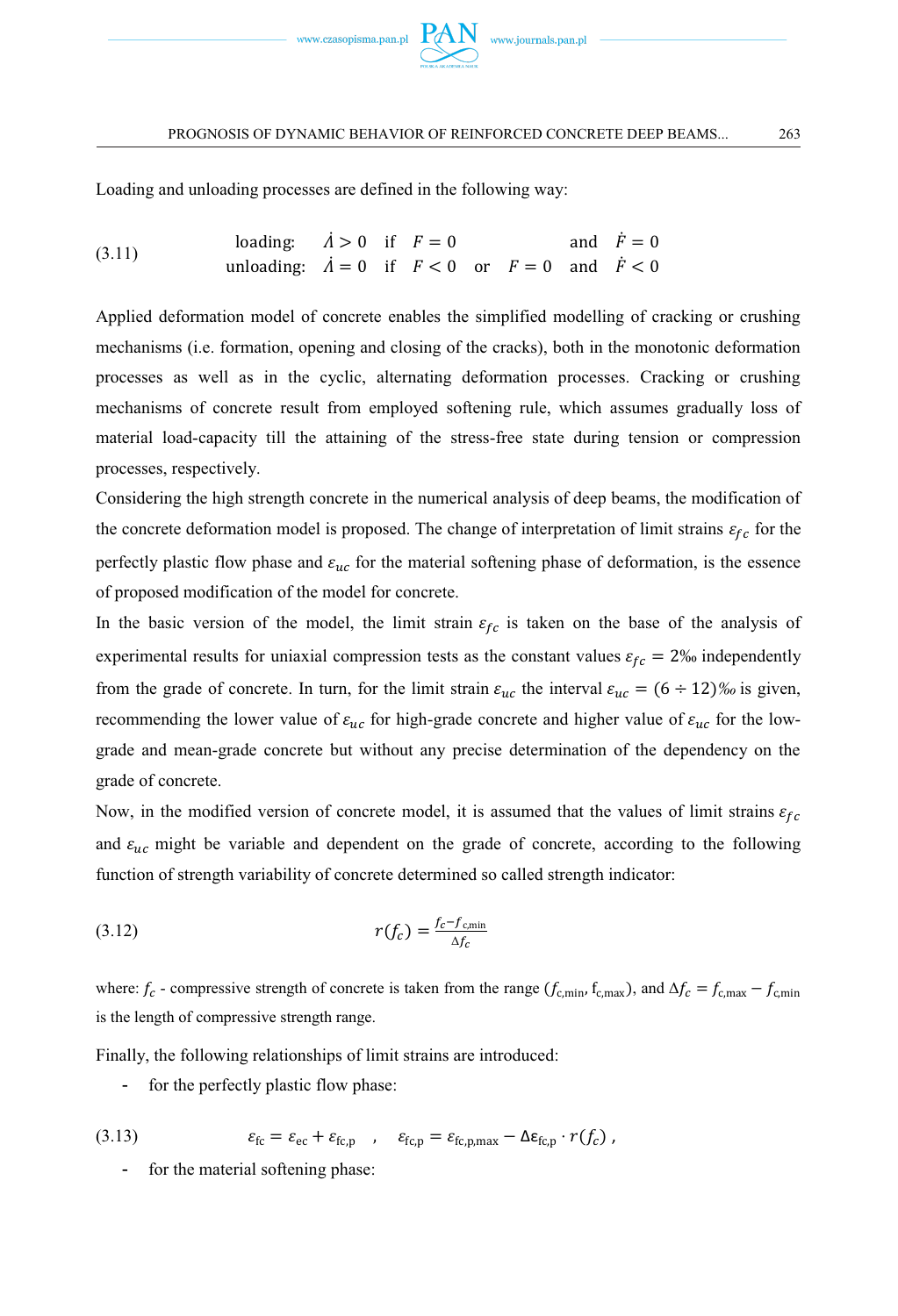

(3.14)  $\varepsilon_{\text{uc}} = \varepsilon_{\text{fc}} + \varepsilon_{\text{fc.u}}$ ,  $\varepsilon_{\text{fc.u}} = \varepsilon_{\text{fc.u.max}} - \Delta \varepsilon_{\text{fc.u}} \cdot r(f_c)$ ,

where:  $\varepsilon_{\text{ec}} = \psi_d \frac{f_c}{E_c}$  $\frac{I_c}{E_c}$  - maximum elastic strain according to the assumed model of concrete;  $\Delta\varepsilon_{fc,p} = \varepsilon_{fc,p,\text{max}} - \varepsilon_{fc,p,\text{min}}$  - the length of the limit strain range for the perfectly plastic flow phase;

 $\Delta \varepsilon_{f c,u} = \varepsilon_{f c,u,max} - \varepsilon_{f c,u,min}$  - the length of the limit strain range for the material softening phase.

To determine the material parameters describing the constitutive model of concrete, the following limit values were adopted:

 $\varepsilon_{\text{fc,p,min}} = 0.5$  ‰ and  $\varepsilon_{\text{fc,p,max}} = 0.8$  ‰ - minimum and maximum strains determining the range of the perfectly plastic flow phase,

 $\varepsilon_{\text{fc.}u,min}$  = 4 ‰ and  $\varepsilon_{\text{fc.}u,max}$  = 10 ‰ - minimum and maximum strains determining the range of the material softening phase, and

 $f_{\text{c,min}} = 30 \text{ MPa}$  and  $f_{\text{c,max}} = 300 \text{ MPa}$  - minimum and maximum compressive strengths of concrete.

As a result, the material parameters describing the constitutive model of concrete were considered for the numerical analysis, as presented in Table 1.

| No. | Grade<br>of concrete | $f_c$<br>[MPa] | $f_t$<br>[MPa] | $\varepsilon_{ec}$<br>$\begin{bmatrix}\%_{0}\%_{1}\%_{2}\end{bmatrix}$<br>$\psi_{d} = 1$ | $\varepsilon_{fc}$<br>[%] | $\varepsilon_{uc}$<br>[%] | $E_c$<br>[GPa] |
|-----|----------------------|----------------|----------------|------------------------------------------------------------------------------------------|---------------------------|---------------------------|----------------|
|     | C <sub>30</sub>      | 30             | 3              | 1.20                                                                                     | 2.00                      | 12.00                     | 25.0           |
| 2   | C100                 | 100            | 10             | 2.08                                                                                     | 2.80                      | 11.25                     | 48.0           |
| 3   | C <sub>200</sub>     | 200            | 20             | 3.88                                                                                     | 4.49                      | 10.71                     | 51.5           |
|     | C <sub>300</sub>     | 300            | 30             | 5.71                                                                                     | 6.21                      | 10.21                     | 52.5           |

Table 1: Parameters describing the model of concrete

Graphical interpretation of the material parameters describing the constitutive model of concrete is shown in Figure 1, in the stress - strain plane for uniaxial compression and for  $\psi_d = 1$ .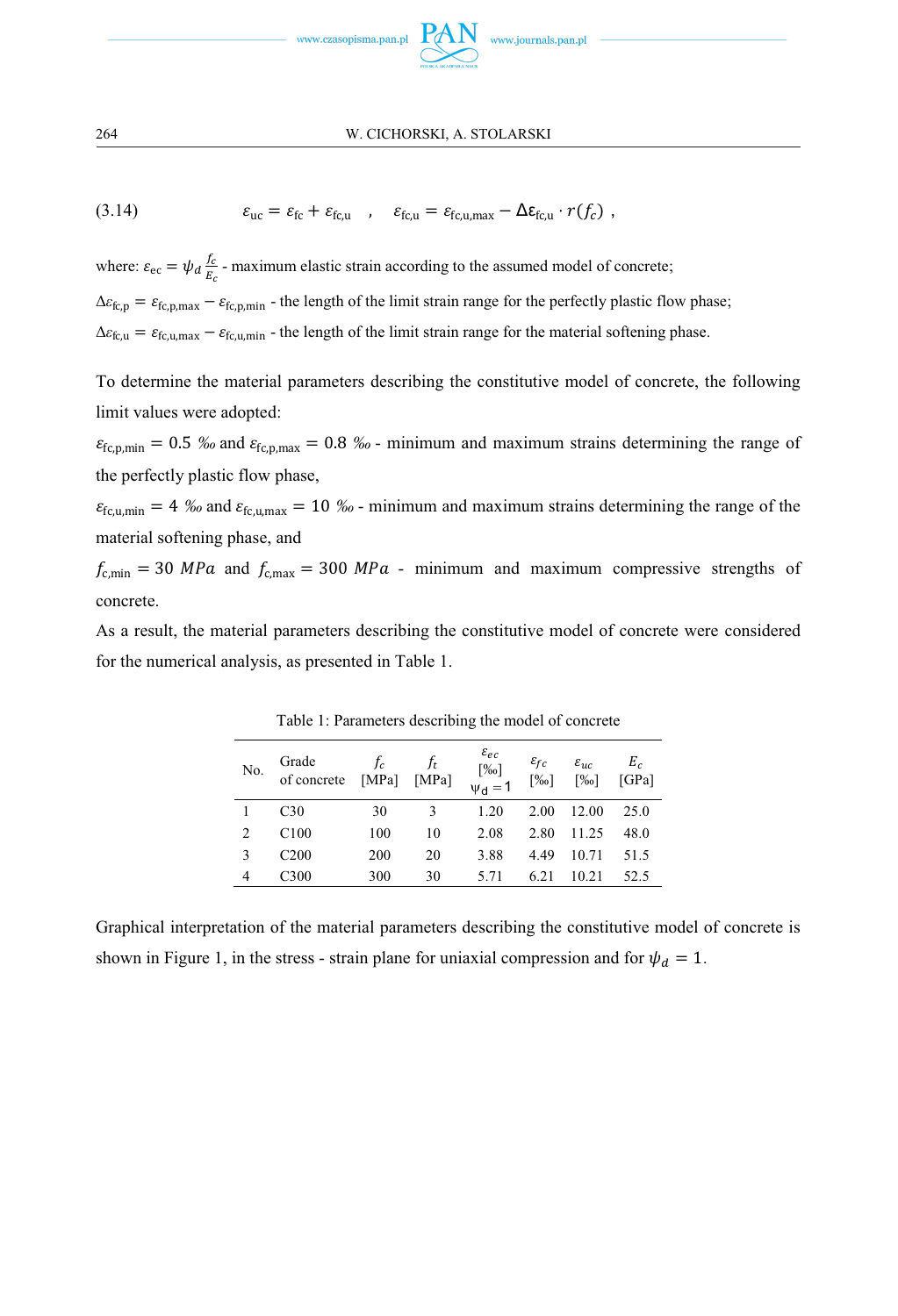



Fig. 1. Interpretation of material parameters describing constitutive model of concrete

## **4. METHOD OF ANALYSIS**

## **4.1. GENERAL DESCRIPTION OF THE METHOD**

The method of structure analysis is based on:  $1^{\circ}$  discretization and description of the structure according to the finite element method principles;  $2^{\circ}$  formulation of the system of the incremental equilibrium equations; and  $3<sup>0</sup>$  elaboration of own algorithms and procedures of numerical analysis of the plane stress state problem, which enable the determination of the displacement, strain, and non-linear stress fields, both in reinforcement steel and concrete.

## **4.2. DISCRETE MODEL OF REINFORCED CONCRETE STRUCTURE**

The discretization of the structure using FEM is based on the following assumptions.

1<sup>O</sup> Structure was divided into the finite elements of the matrix material (concrete) and of the reinforcement bars material (slender steel bars discretely distributed in the matrix material).

2<sup>O</sup> Natural for reinforced concrete structures hypothesis of the interaction between concrete and reinforcement steel was applied under the assumption of perfect consistency of the displacements of both materials.

The matrix material was divided into rectangular elements. Four-node elements with two degrees of freedom in each node were applied. A fine mesh was used in the regions in which concentration of stresses was expected.

The reinforcement steel bars were modelled as linear bar elements. Two-node elements with two degrees of freedom in each node were used.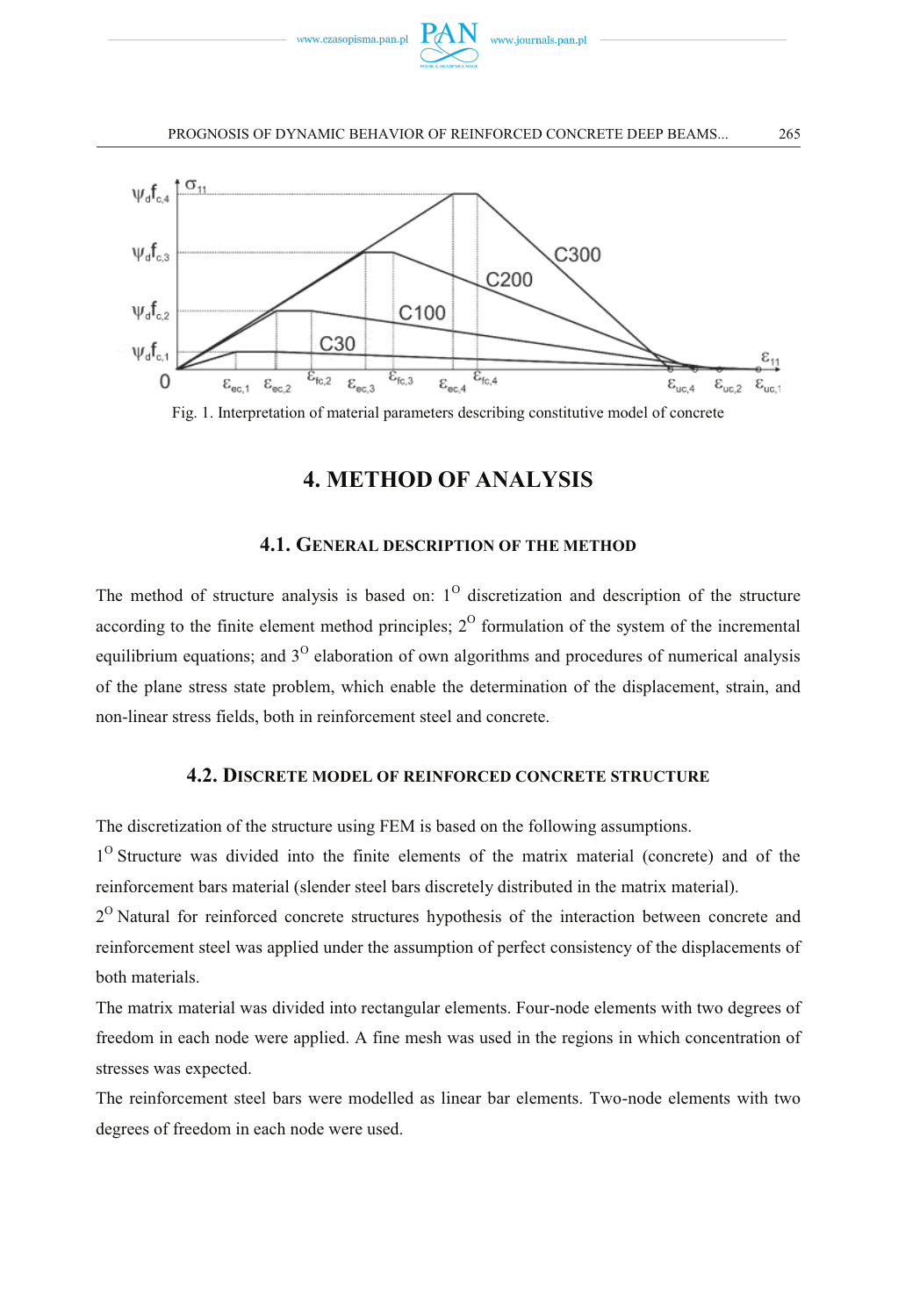In turn, the principle of concrete and reinforcement steel bars interaction is realized in the following way.

- 1<sup>O</sup> Two types of nodes are introduced:
- the main element nodes, respectively to the applied structure discretization, distinguishing between the nodes of the matrix material elements and the nodes of the reinforcement bar material elements,
- the common nodes of the matrix material elements and the reinforcement bar material elements as selected from among the main nodes.
- $2^{\circ}$  Displacement equivalence condition is introduced in the main nodes exclusively.
- $3<sup>0</sup>$  Computational Gauss points on the matrix material element area are introduced.

## **4.3. SYSTEM OF EQUILIBRIUM EQUATIONS**

The governing equation system for the solution of the dynamic problem of a reinforced concrete deep beam is determined in the following matrix and incremental form:

(4.1) 
$$
\mathbf{M}\ddot{\mathbf{r}}_{t+\Delta t} + \mathbf{K}\Delta \mathbf{r}_{t,t+\Delta t} = \mathbf{R}_{t+\Delta t} - \mathbf{F}_t
$$

where:  $M$  - mass matrix,  $K = K_c + K_s$  - elastic stiffness matrix which has the additive form consisting of stiffness matrices for concrete elements  $K_c$  and for reinforcement steel elements  $K_s$ ,  $\Delta r_{t,t+4t}$  - unknown increment of the generalized displacement vector.

Unknown values of displacements, displacement rates and accelerations at the following instants t,  $t + \Delta t$ , are determined by the incremental expressions:

(4.2) ࢘௧ା௱௧ ൌ ࢘௧ ࢘߂௧ǡ௧ା௱௧ǡ࢘ሶ ௧ା௱௧ ൌ ࢘ሶ <sup>௧</sup> ࢘߂ሶ ௧ǡ௧ା௱௧ǡ࢘ሷ ௧ା௱௧ ൌ ࢘ሷ <sup>௧</sup> ࢘߂ሷ ௧ǡ௧ା௱௧Ǥ

The vector of generalized external loading is determined in the analogical, incremental way:

$$
R_{t+4t} = R_t + \Delta R_{t,t+4t}
$$

In turn, the vector of generalized nodal forces, which corresponds to stress state at the instant  $t +$  $\Delta t$ , has the form:

(4.4) ࡲ௧ ൌ ࡾ௧ െ ࢘ࡹሷ <sup>௧</sup> ؠ ࡲ௧ି௱௧ ࡲ߂௧ି௱௧ǡ௧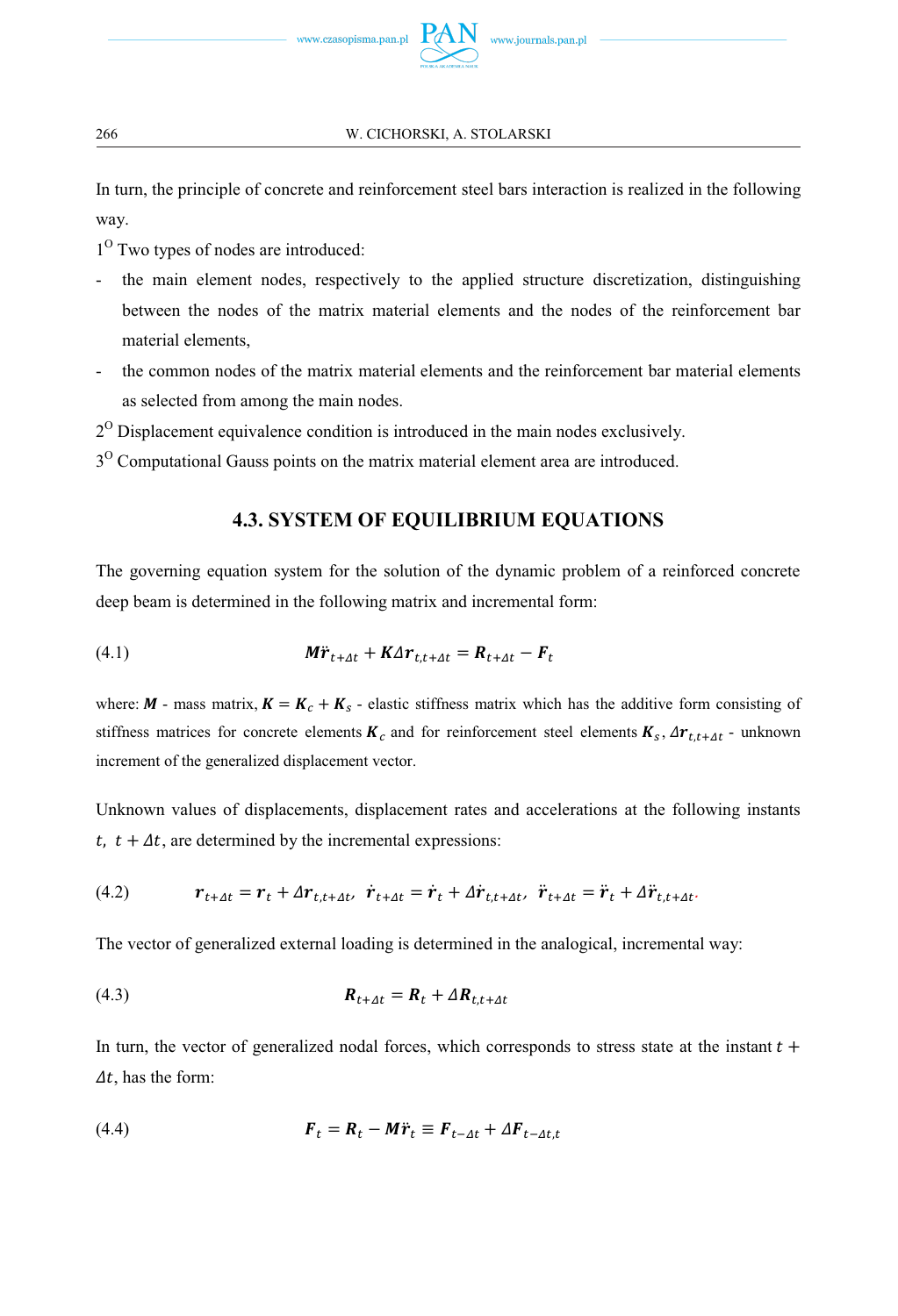The system of equations of motion (4.1) is solved by means of the implicit numerical integration procedure, known as the Newmark method [11]. Using this procedure enables the iterative solving of equations system with application of the modified Newton-Raphson method [11].

## **5. NUMERICAL ANALYSIS OF REINFORCED CONCRETE DEEP BEAM**

Rectangular reinforced concrete deep beam with orthogonal reinforcement system, marked by Leonhardt and Walther in the report [5] as a test specimen WT3, was selected to numerical analysis, Fig. 2b. There are following dimensions of the deep beam: length and depth  $L = H = 160$  cm, thickness  $t = 10$  cm. The main reinforcement was made from steel of  $A - III$  grade  $(f_y = 410 \text{ MPa})$  or  $A - H$  grade  $(f_y = 690 \text{ MPa})$ , in the form of 4 layers of reinforcement loops with bar diameter  $\varnothing$ 8 mm and laid at the bottom area of the beam. Upper areas of the beam are reinforced by vertical and horizontal stirrups made from steel of  $A - I$  grade ( $f_y = 240 MPa$ ), with bar diameter  $\varnothing$ 5 mm and  $s = 26$  cm spacing.

Behavior of presented reinforced concrete deep beam was analyzed under uniformly distributed on the top edge, permanent in the time, impulsive type of load  $p(t) = p = const.$ , of different load level parameter  $\alpha = P/P_o$ , where  $P = p \times L$  is total loading and  $P_o$  is the estimation of the static load-carrying capacity obtained in the numerical solutions.

To illustrate the impact of high-strength concrete on the dynamic load capacity of rectangular reinforced concrete deep beams, numerical experiments were carried out for a beam with the reinforcement arranged like in experiment [5] and with modified parameters describing the constitutive model of concrete (concrete grade *C100, C200, C300*). Additionally, the impact of changing the strength parameters of the reinforcing steel, i.e. the impact of swapping  $A - III$ ordinary steel, similarly to experiment [5], for  $A - H$  steel with increased strength, was analyzed. For that purpose, the point  $x<sub>b</sub>$  in the mid-span of the bottom edge (designated in Fig. 2a) was adopted for the observation of dynamic changes of displacement of the deep beam. Moreover, the following points  $x_2$ ,  $x_4$ ,  $x_6$ ,  $x_8$ ,  $x_{10}$ ,  $x_{12}$ ,  $x_{14}$ ,  $x_{16}$ ,  $x_{18} = x_b$  were selected for observation in order to illustrate the variability over time of the bottom edge of the deep beam, Fig. 2a.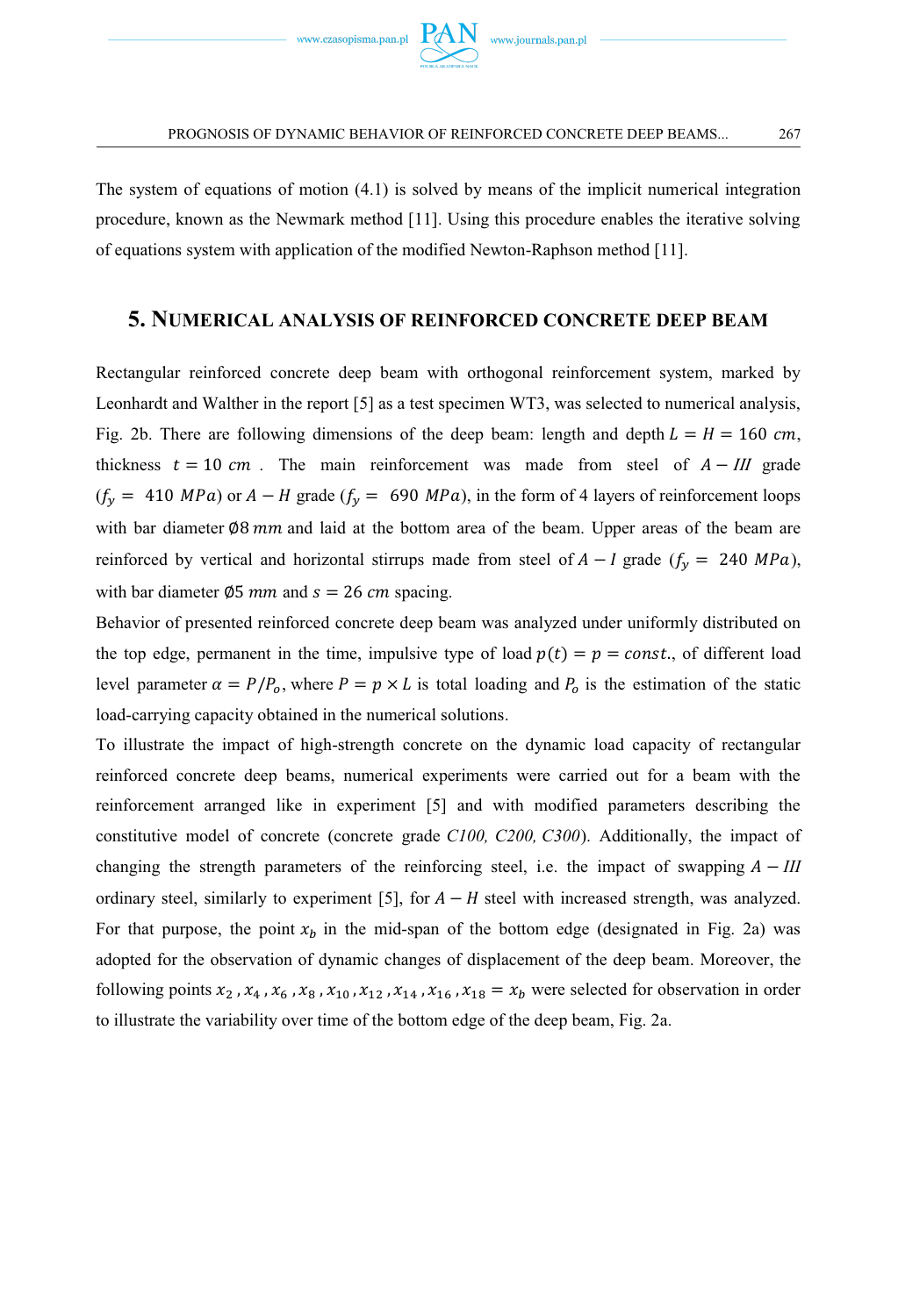



Fig. 2. Finite element mesh (a) of reinforced concrete deep beam (b) under dynamic loading  $(A_{sx} = 6 \times 205 A - I, A_{sy} = 7 \times 205 A - I, A_s = 4 \times 208 A - III / A - H$  $s = 26 \, \text{cm}$ ,  $s_1 = s/13$ ,  $s_2 = 3s_1$ ,  $s_4 = 4s_1$ )

However, at first the influence of very high strength of structural materials was tested to estimate of the static load - carrying capacity of the deep beam.

Fig. 3 and 4 present graphs of the relationship of vertical displacement  $v_b$  of a point  $x_b$  as a function of static load level  $\alpha = P_{0(i)}/P_{(1)}$ . To compare the results, studies containing: experimental results of Leonhardt, Walther (1), solutions according to the proposed method for ordinary concrete *C30* marked by (2), solutions for very high strength concretes and for ordinary steel *A-III* marked by (3), (4), (5) are presented in the Fig. 3, while solutions for concretes with very high strength and for steels with increased strength *A-H* marked by (6), (7), (8) are shown in the Fig. 4.

As the results, the estimation of the static load-carrying capacity was obtained in numerical solutions:

- for concretes C100, C200, C300 and steel  $A - III$ :  $P_0 = \{2210 \text{ kN}, 2595 \text{ kN}, 3317 \text{ kN}\},$ 

- for concretes C100, C200, C300 and steel  $A - H: P_0 = \{2085 \text{ kN}, 3028 \text{ kN}, 3999 \text{ kN}\}.$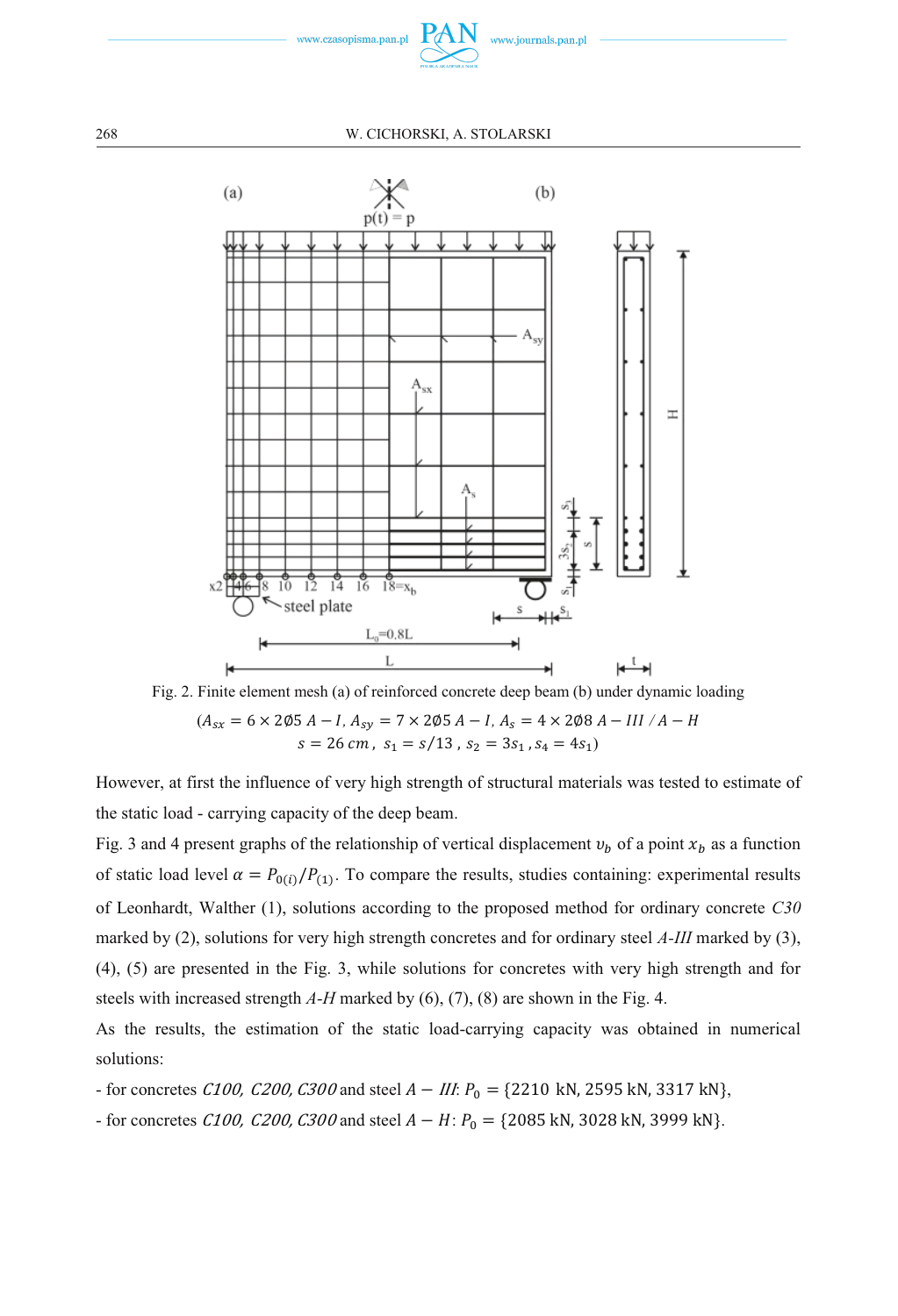



Fig. 3. Displacement of the midpoint  $x<sub>b</sub>$  at the bottom edge of the deep beam vs. static load level relationship for reinforcing steel of  $A - III$  grade



Fig. 4. Displacement of the midpoint  $x_b$  at the bottom edge of the deep beam vs. static load level relationship for reinforcing steel of  $A - H$  grade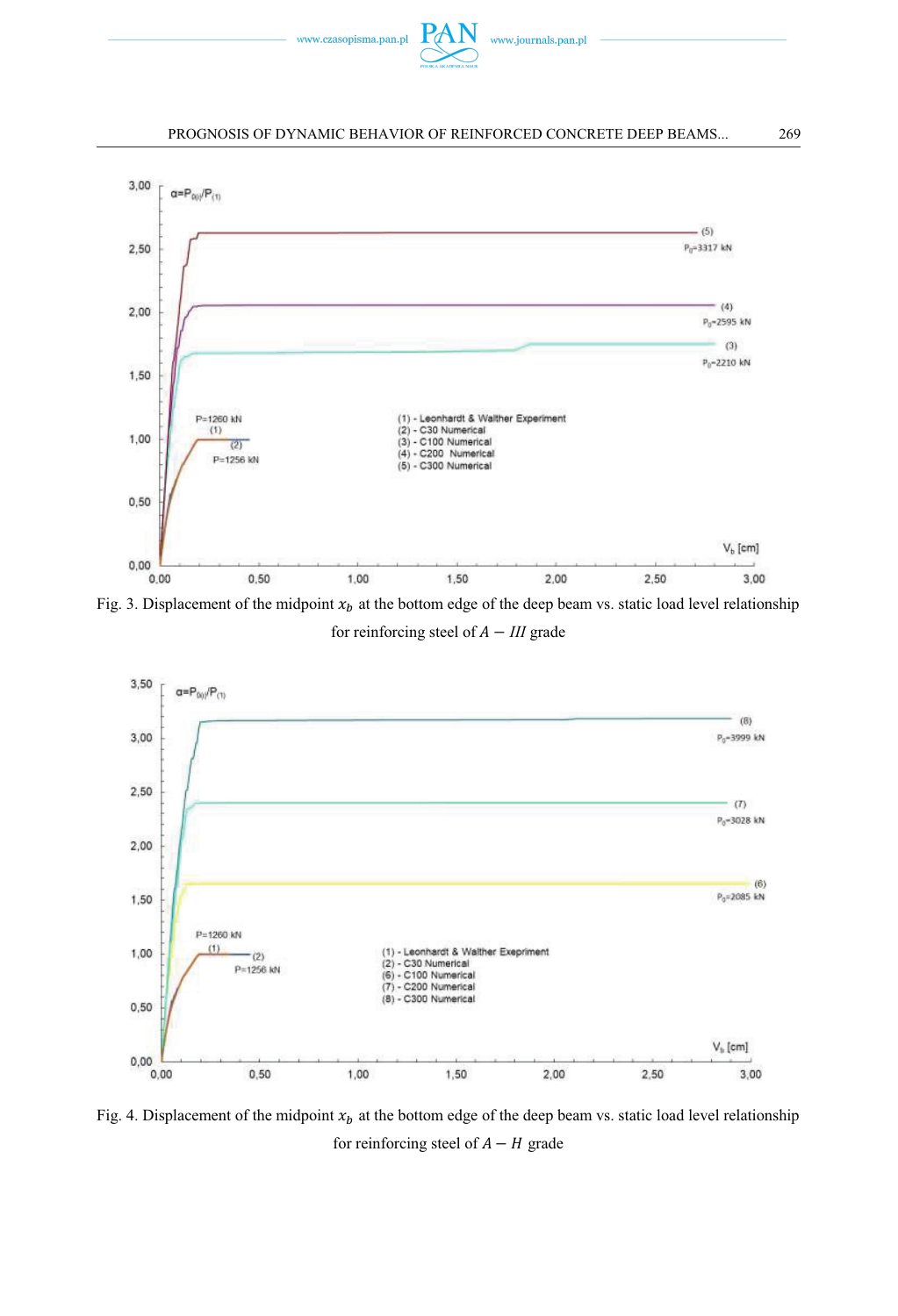

Fig. 5 shows variation in time of vertical displacement  $v_b$  in point  $x_b$  at the bottom edge for the load level  $\alpha = P/P_{o(i)} = 0.5$  for the concretes of *C100, C200, C300* grades, and reinforced by steel of  $A - III$  grade. The load level  $\alpha = 0.5$  is the maximum load level at which stabile vibrating motion is still observed around the equilibrium level corresponding to the permanent displacements. After exceeding this load level (i.e. for  $\alpha = 0.6$ ) the lack of stabile oscillations around the equilibrium level is observed in Fig. 6 for all the types of deep beams, and as a consequence, the infinitely large increments of vertical displacements appear as a destruction symptom of the deep beams destruction. Therefore, the load level  $\alpha = 0.5$  determines the level of the dynamic load capacity of the deep beams, determined with the accuracy to the value of load step.



Fig. 5. Variation in time of displacement of midpoint  $x<sub>b</sub>$  at the bottom edge for load level  $\alpha = 0.5$ 

Fig. 7 shows variation in time of vertical displacement  $v_b$  in point  $x_b$  at the bottom edge for the load levels  $\alpha = 0.4$ ,  $\alpha = 0.5$ ,  $\alpha = 0.6$  for the concretes of *C200, C300, C100* grades respectively, and reinforced by steel of  $A - H$  grade. The load levels  $\alpha = 0.4$ ,  $\alpha = 0.5$ ,  $\alpha = 0.6$  are the maximum load levels at which vibrating motion are still observed around the equilibrium levels corresponding to the permanent displacements.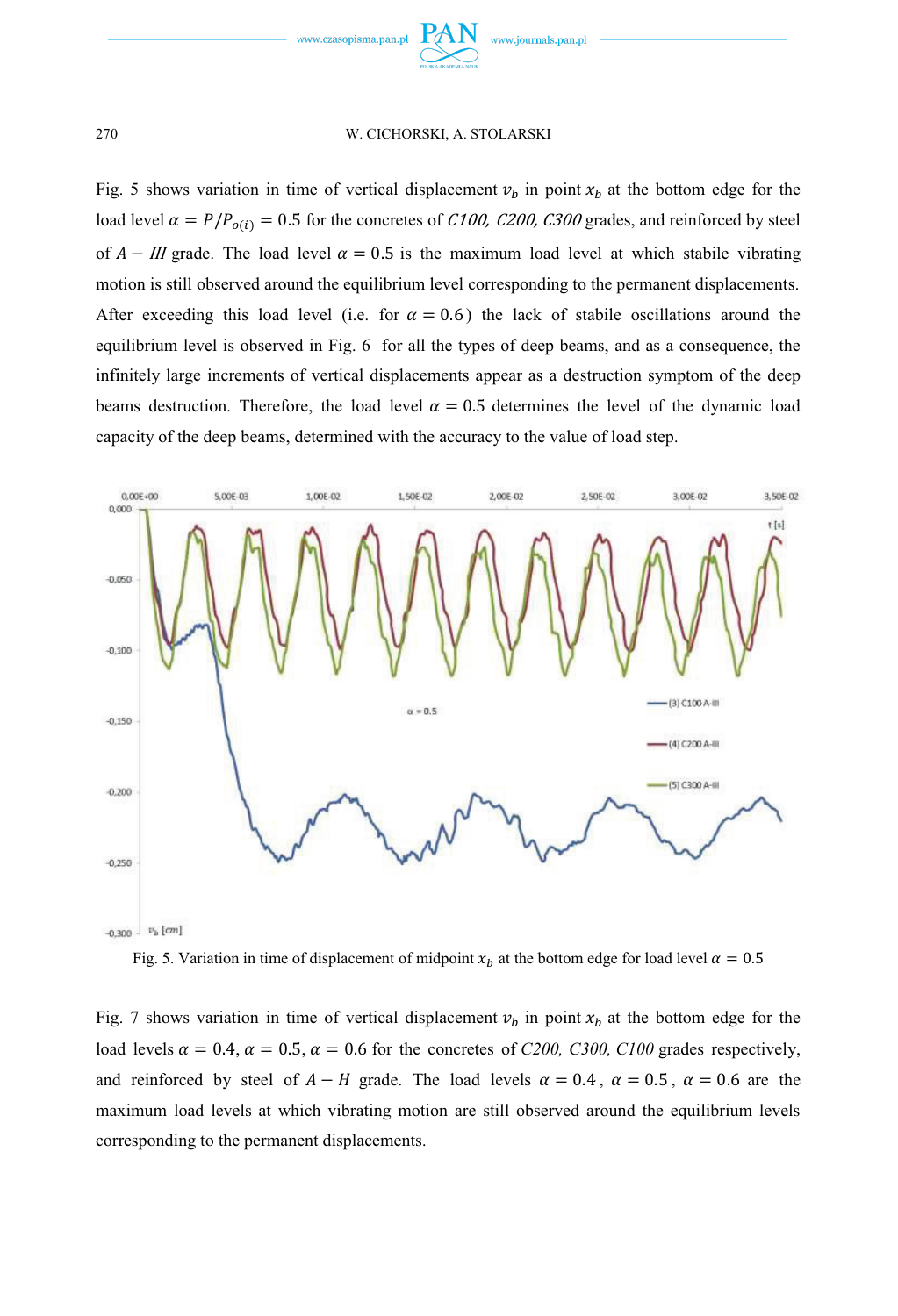



Fig. 6. Variation in time of displacement of midpoint  $x<sub>b</sub>$  at the bottom edge for load level  $\alpha = 0.6$ 

After exceeding these load levels (i.e. for  $\alpha = 0.5$ ,  $\alpha = 0.6$ ,  $\alpha = 0.7$ ) the lack of stabile oscillations around the equilibrium level are observed in Fig. 8 for all types of the deep beams. Then, the infinitely large increments of vertical displacements appear as a destruction symptom of the deep beams' destruction. The load levels  $\alpha = 0.4$ ,  $\alpha = 0.5$ ,  $\alpha = 0.6$  can be recognized as the levels of the dynamic load capacity of the deep beams, determined with the accuracy to the value of load step. Fig. 9 shows the variability of the permanent dynamic vertical displacement in selected points in the bottom edge of the *C*100/*A*-*III* deep beam under various load levels  $\alpha = P/P_{0(3)}$ . Within the structure's elastic capacity range, at load levels of  $\alpha = 0.1$  and  $\alpha = 0.2$ , the maximum permanent displacement occurred in the span at point  $x_{18} = x_b$  and the observed amplitude values of vertical displacements decreased monotonically towards the support. The same behavior of the structure was observed at a load level of  $\alpha = 0.3$ , when cracking of the concrete in the vicinity of the support occurred. At the load level of  $\alpha = 0.4$ , a sudden increase in the displacement of point  $x_{10}$  can be observed, below the value of displacement of points in the vicinity of the central axis of the vertical symmetry. It is caused by the development of the area of cracked concrete in the vicinity of that point – a propagation of the cracked area occurred in the vertical direction. Upon the further increase of load level to  $\alpha = 0.5$ , stabilization of displacement of point  $x_{10}$  is observed.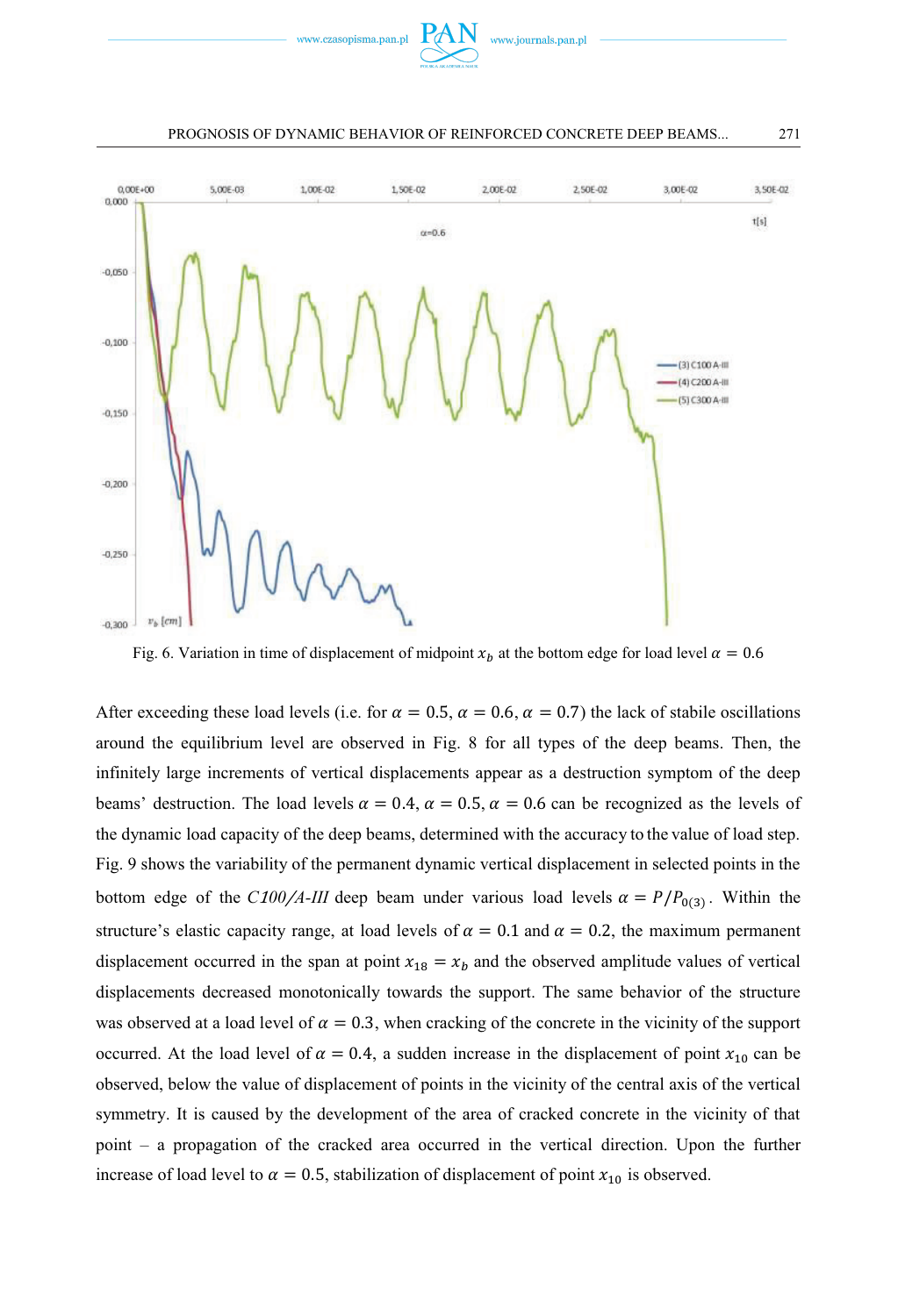



Fig. 7. Variation in time of displacement of midpoint  $x_b$  at the bottom edge for the load levels preceding the destruction phase



Fig. 8. Variation in time of displacement of midpoint  $x_b$  at the bottom edge for the load levels corresponding to the destruction phase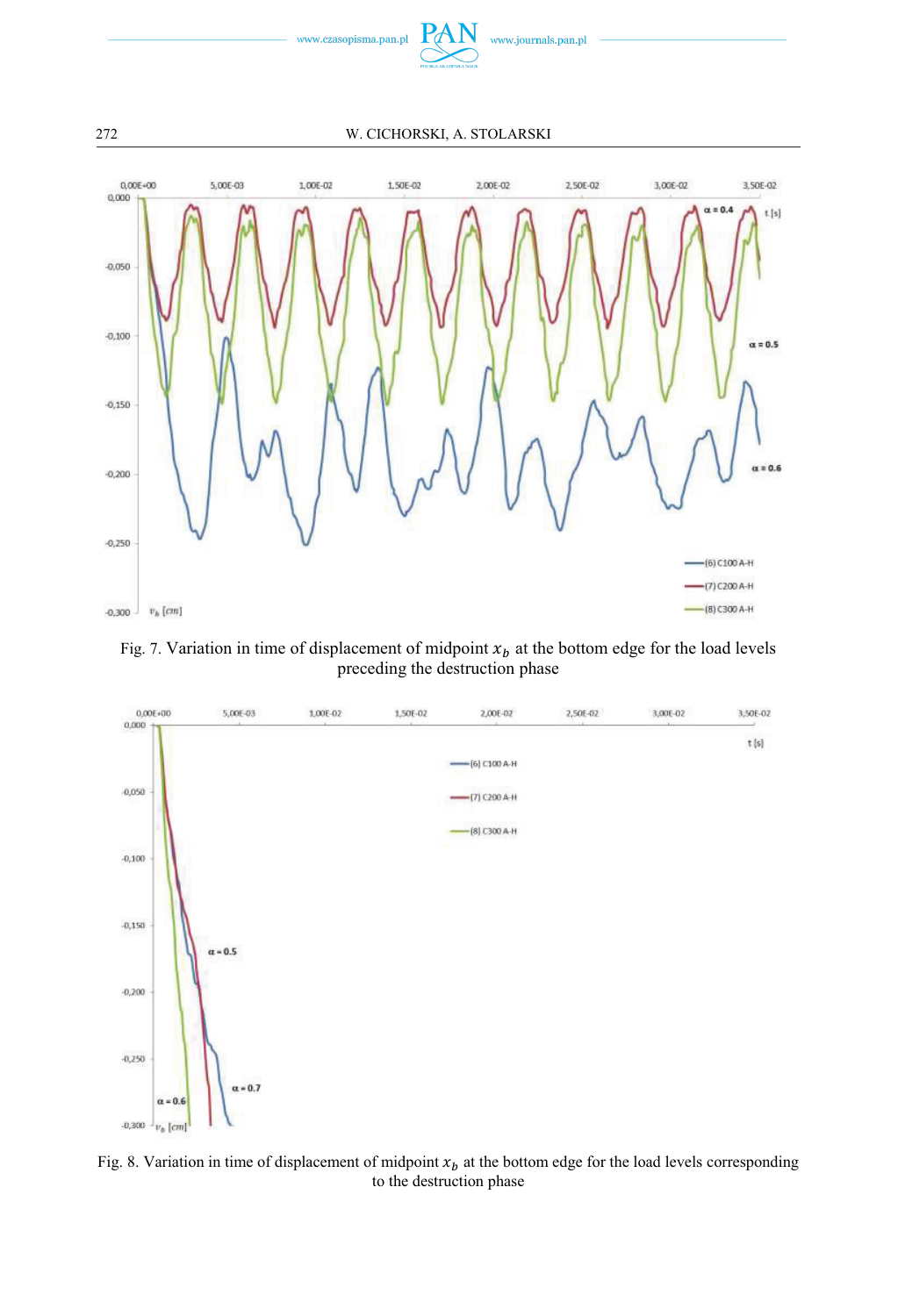

At the same time, a sudden increase in permanent vertical displacements can be observed in the following points  $x_{12}$ ,  $x_{14}$ ,  $x_{16}$ ,  $x_{18} = x_b$  in relation to appearance of a new crack areas in the central section and with the change of propagation of cracked area in the shear zone from vertical to diagonal towards to the central section. Under the load level of  $\alpha = 0.6$ , an unlimited increase of vertical displacements occurred successively in points  $x_{16}$ ,  $x_{18}$ ,  $x_{16}$  which is a clear sign of the exhaustion of the load - carrying capacity and destruction of the deep beam.



Fig. 9. Permanent displacement of the points at the bottom edge vs. load level relationship for the *C100/A-III* deep beam

Fig. 10 shows the variability of the permanent vertical displacement in selected points in the *C* $300/A$ *-III* deep beam's bottom edge under various loads levels  $\alpha = P/P_{0.5}$ . In the range of elastic capacity of the structure, the load levels of  $\alpha = 0.1$  and  $\alpha = 0.2$  gave the maximum permanent deflection, just like in the *C100* concrete deep beam's mid-span at point  $x_{18} = x_b$  and the observed amplitude values of the vertical displacements decreased monotonically towards to the support. The same behavior of the structure was observed at the load level of  $\alpha = 0.3$ , when the cracking of the concrete in vicinity of the support occurred. As the load level was increased to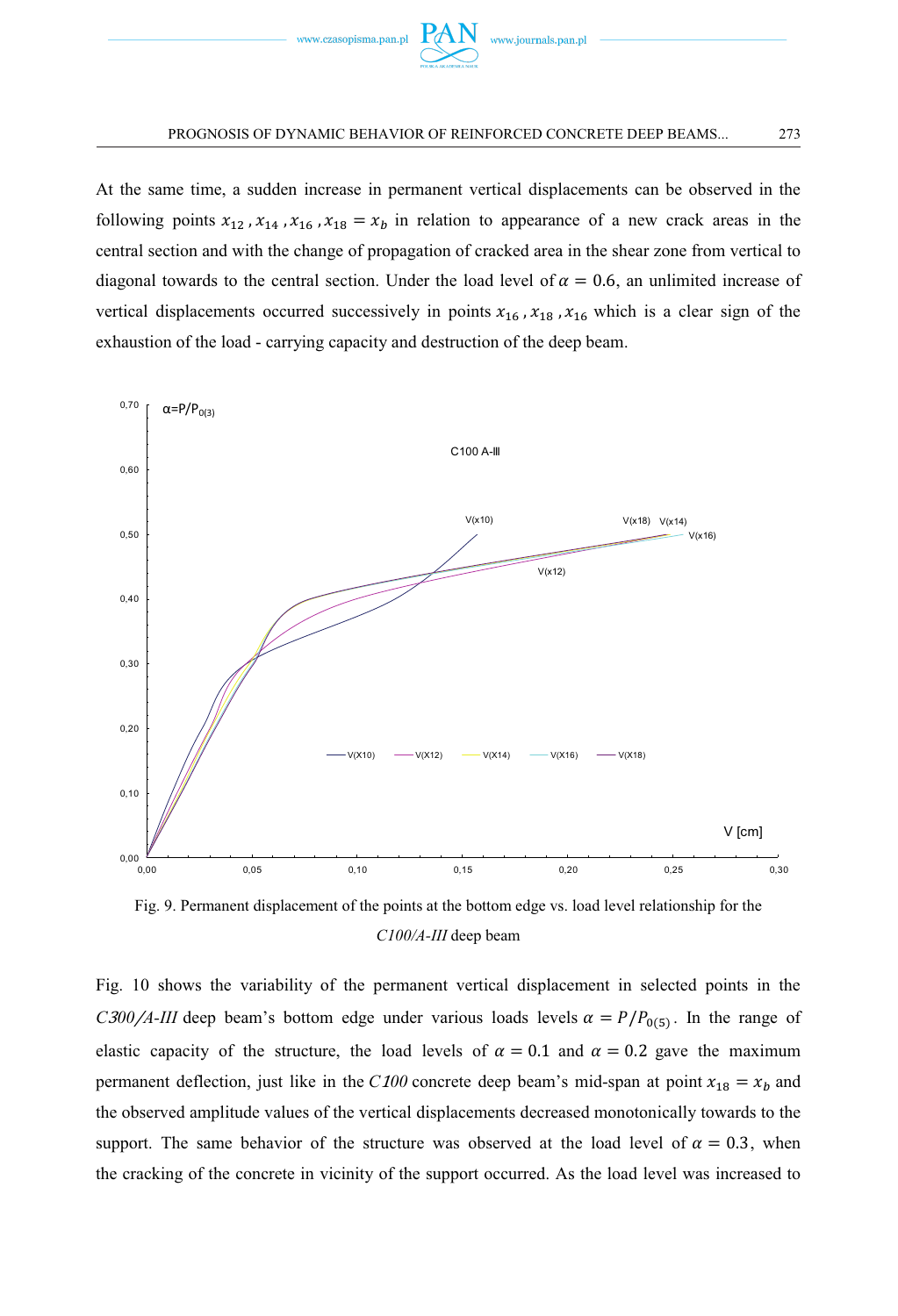

 $\alpha = 0.4$ , cracks propagation occurred of the partially cracked areas, i.e. in the shear zone only, but in the vertical upward direction only - which resulted in a decrease in the permanent vertical displacement in the points in the middle cross-section's vicinity, i.e. at points  $x_{16}$  and  $x_{18}$ . At the load level of  $\alpha = 0.5$ , the previous relation type of was observed: the maximum permanent displacement was at point  $x_{18}$  of the mid-span at lower load levels, and the observed vertical displacements decreased monotonically towards to the support. At the load level of  $\alpha = 0.5$ , no concrete cracks were appeared in the middle cross-section. Whereas at the load level of  $\alpha = 0.6$ , further development of the cracked concrete area was visible. There was an unlimited increase of vertical displacements at the points adjacent to the mid-span cross-section which indicates on the deep beam's carrying capacity exhaustion and progressive destruction.





Fig. 11 shows the variability of the permanent vertical displacement in the selected points in the *C* 100/ $A$ *-H* deep beam's bottom edge under various loads level  $\alpha = P/P_{0.6}$ . In the range of elastic capacity of the structure, the load levels  $\alpha = 0.1$  and  $\alpha = 0.2$  gave the maximum displacement, just like in the *C*100/*A*-III deep beam, in the mid-span at point  $x_{18} = x_b$ , and the observed amplitude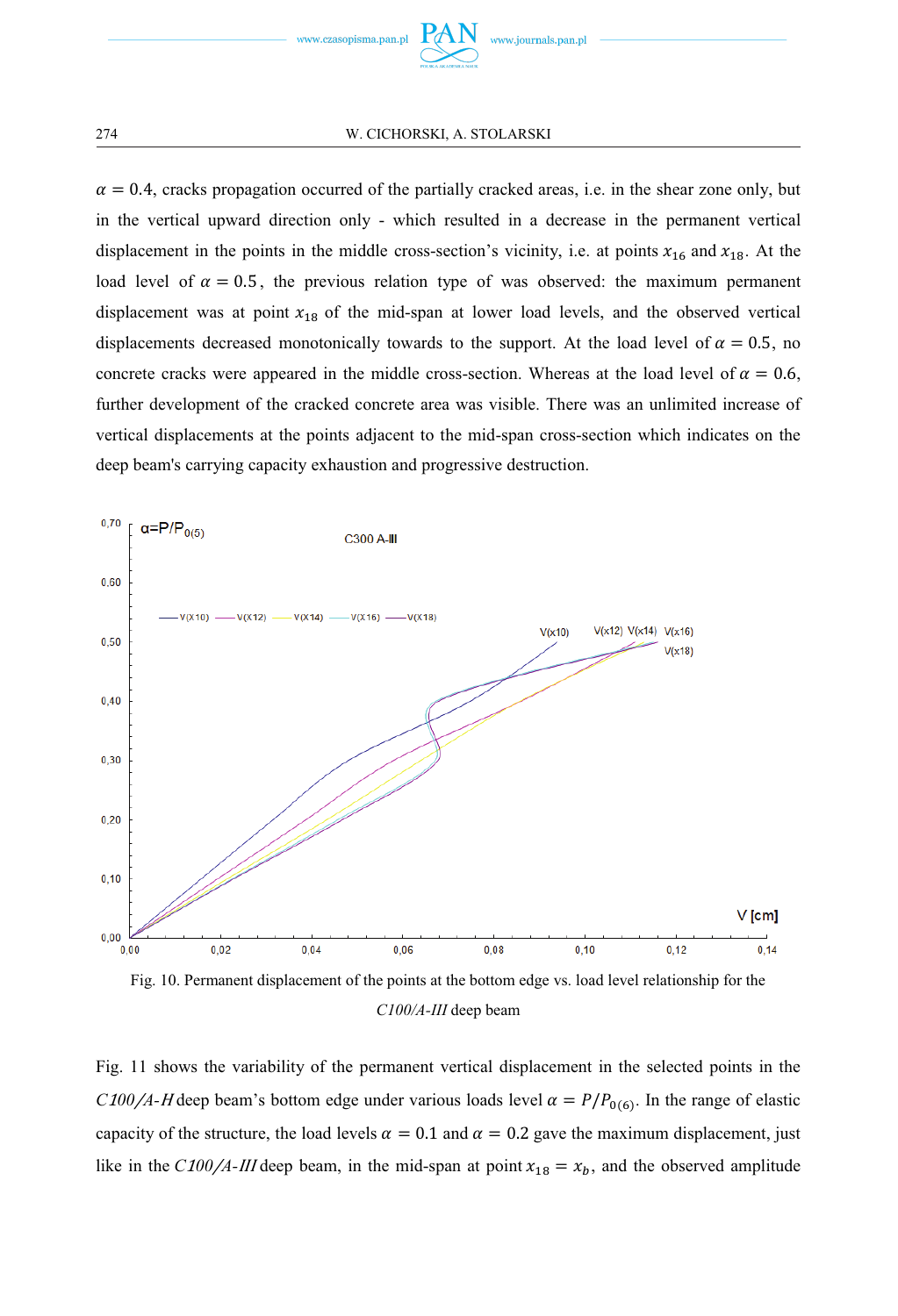

values of the vertical displacements decreased monotonically towards to the support. Also, at the load level  $\alpha = 0.3$ , the same behavior of the structure can be observed, when cracking of the concrete in the vicinity of the support occurred. At the load level of  $\alpha = 0.4$ , just like in the  $C100/A$ -III deep beam, a sudden increase in the permanent vertical displacement of point  $x_{10}$ occurs, exceeding the values of displacements of points adjacent to the central axis of the vertical symmetry. It is caused by the development of an area of cracked concrete in the vicinity of this point - a propagation of the cracked area occurred in the vertical direction.





Upon a further increase of load level to  $\alpha = 0.5$ , stabilization of parameter displacement of point  $x_{10}$  is observed. At the same time, an increase in displacements can be observed in the following points  $x_{12}$ ,  $x_{14}$ ,  $x_{16}$ ,  $x_{18} = x_b$  close to the middle cross-section - this increase, however, is significantly smaller than in the case of the  $C100/A$ -*III* deep beam. It is caused by the difference in the development of concrete crack areas. Currently, just as in the deep beam reinforced with *A* steel, a change occurred in the direction of propagation of the cracked area in the shear zone from vertical to diagonal towards to the central section, however, unlike in the deep beam reinforced with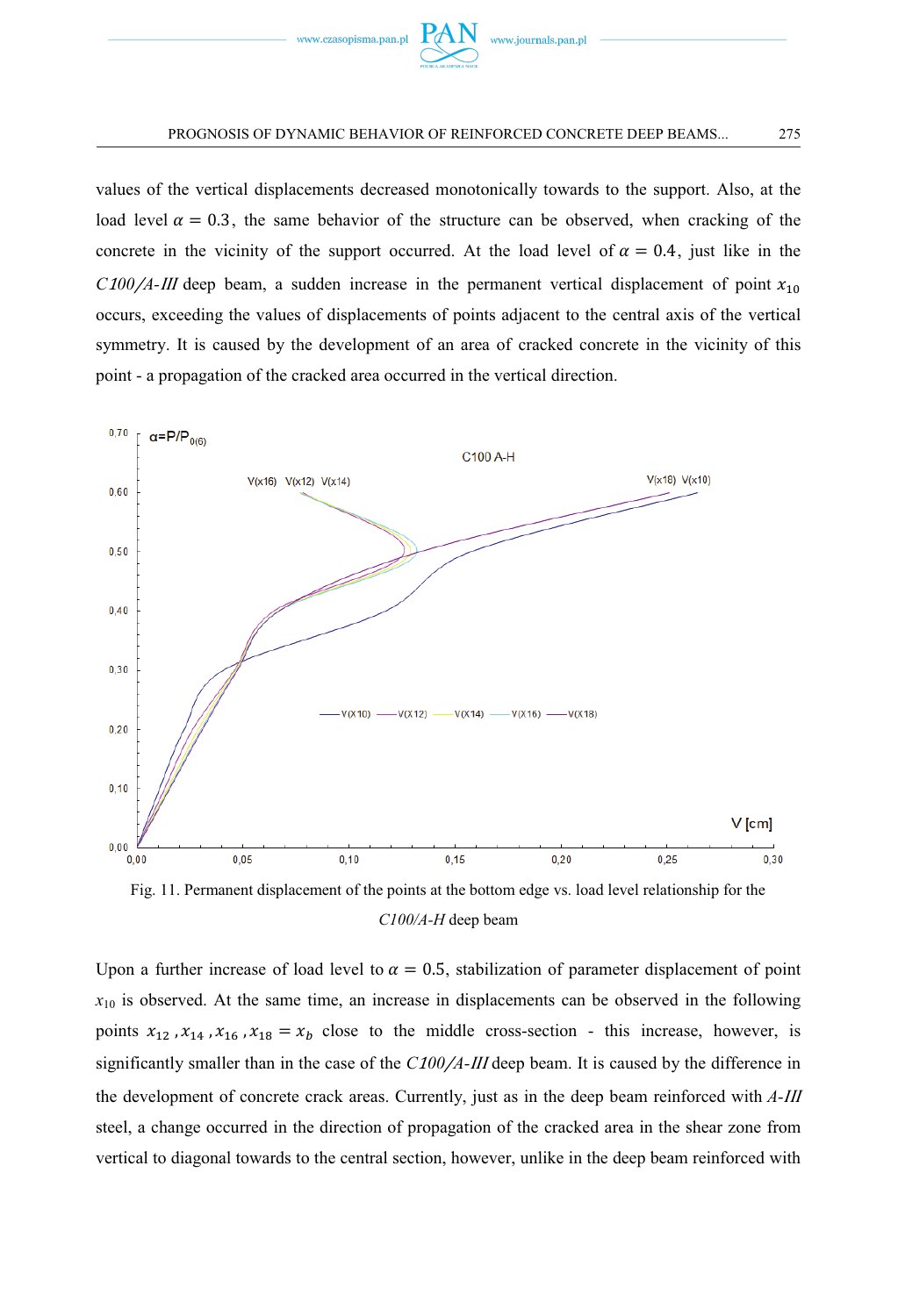*A*-III steel, concrete cracking in the lower layers of the central section did not occur. Only at the load level of  $\alpha = 0.6$ , a sudden increase of vertical displacements was observed, however, only from point  $x_{18}$  in the middle cross-section because of the appearance of a new crack area in the middle cross-section (vertical crack) and its sudden development in the vertical direction. At the same time, a further increase in the vertical displacements of point  $x_{10}$  is observed and a decrease in the permanent vertical displacements of points  $x_{12}$ ,  $x_{14}$  and  $x_{16}$ , being a symptom of the deep beam's local load-carrying capacity reduction. The observed changes of the permanent displacements of the selected points indicate an evident change of the mechanism of the deep beam's cracks and stress/strain states caused by the replacement of *A*-III reinforcing steel by *A*-H steel. For a load level of  $\alpha = 0.7$ , an unlimited increase in vertical displacements was observed successively at points  $x_{12}$ ,  $x_{14}$ ,  $x_{16}$  and  $x_{18} = x_b$ . It is an obvious sign of the exhaustion of loadcarrying capacity and destruction of the deep beam, however, at a different, higher load level than in the deep beam reinforced with *A*-*III* steel.

## **6. CONCLUSIONS**

Analysis of dynamic load-carrying capacity of inelastic reinforced concrete deep beam as a function of two factors - strength of concrete and yield limit of reinforcement steel – determining the effort level of structural element was presented in the paper. Special grades of concrete of very high strength were considered. The analysis regarding such the grades of concrete have required introducing the modification of the parameters of the constitutive model of material.

Low increase of dynamic load-carrying capacity of deep beam being out-of-proportion to increasing the strength of concrete and yield limit of reinforcing steel was stated in the numerical analysis. Such a limited effect is the symptom of the specific changes of effort mechanism as well as concentration of cracking and crushing zones in the concrete. Increasing of the yield limit of main reinforcing steel does not lead to the considerable increase of the dynamic load-carrying capacity of deep beam.

The further research intention of the authors consists in enhance of the model to description of the finite deformations and demonstrating the full capabilities of the computational model, based on comparisons to experimental results of dynamically loaded deep beams.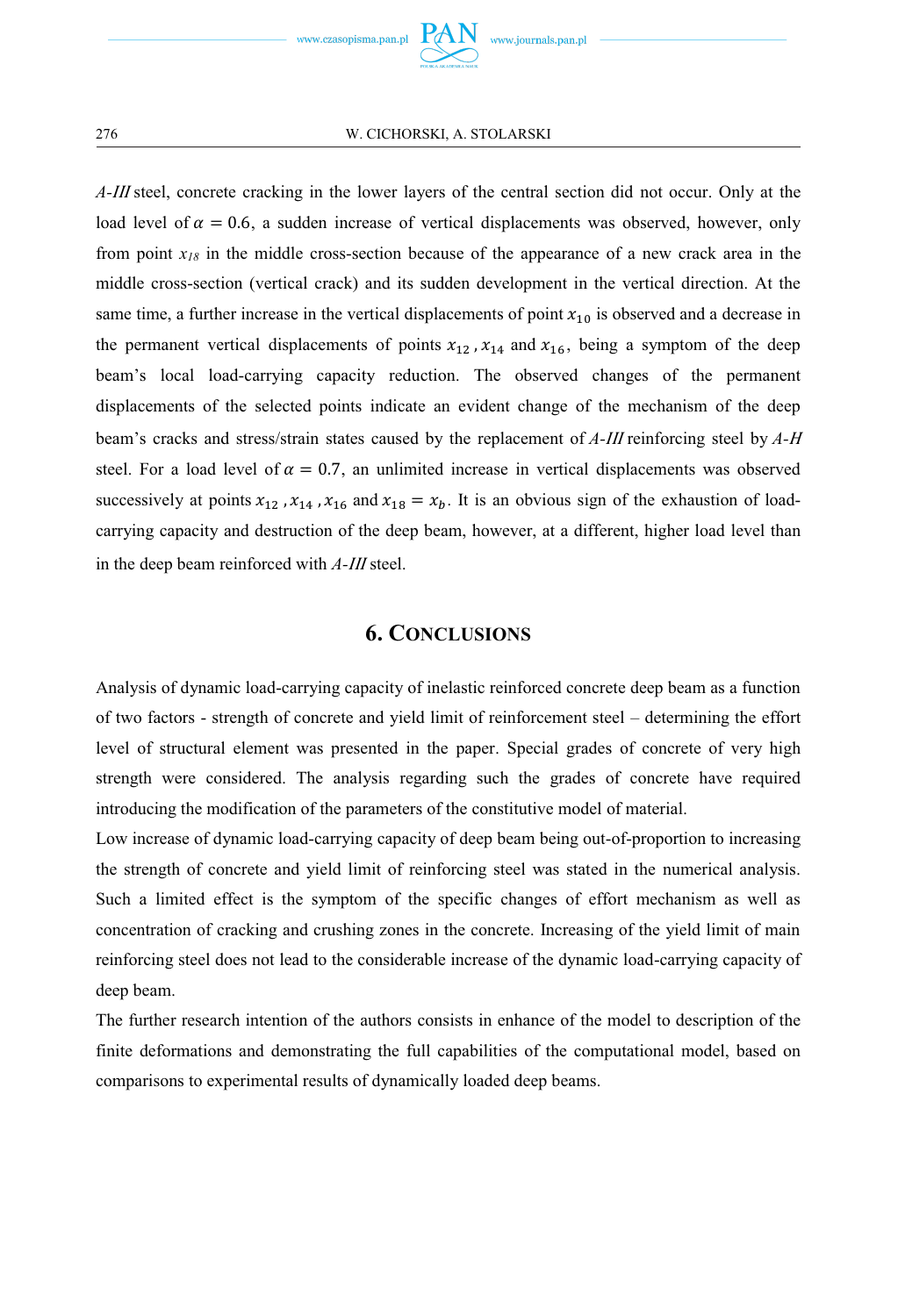#### **REFERENCES**

- 1. G. Bąk and A. Stolarski, Delayed yield effect in dynamic flow of elastic/visco-perfectly plastic material, Arch. Mech., 37, 4-5, 285-302, 1985.
- 2. J. D. Campbell, The dynamic yielding of mild steel, Acta Metallurgica, 1, 706-710, 1953.
- 3. W. Cichorski and A. Stolarski, Modelling of inelastic behaviour of reinforced concrete deep beam. Journal of Achievements in Materials and Manufacturing Engineering, 74 (1), 2016, 37-44.
- 4. W. Cichorski and A. Stolarski, The analysis of the displacement state of the inelastic reinforced concrete deep beam under static load, 2001, Bulletin of the Military University of Technology, L, 5(585), 2001, 5-20, (in Polish).
- 5. F. Leonhardt and R. Walther, Wandartige träger, Report, Deutscher Asschüß für Stahlbeton, 229, Berlin, Germany, 1966.
- 6. P. Perzyna, The constitutive equations for rate sensitive plastic materials, Quart. Appl. Math., 20. 1963, 321- 332.
- 7. A. Stolarski and W. Cichorski. Influence of high strength of concrete and reinforcing steel on behaviour of r/c deep beam, Archives of Civil Engineering, XLXIX, 2, 2003, 113-130.
- 8. A. Stolarski and W. Cichorski, The method of analysis of the inelastic behaviour of the reinforced concrete deep beam under static load, Bulletin of the Military University of Technology, 2000, 10(578), 5-30, (in Polish).
- 9. A. Stolarski, Model of dynamic deformation of concrete, Archives of Civil Engineering, XXXVII, 3-4, 405- 447, 1991, (in Polish).
- 10. A. Stolarski, Dynamic strength criterion for concrete, Journal of Engineering Mechanics, ASCE, vol. 130, 12, 2004, 1428-1435.
- 11. P. Wriggers, Nonlinear Finite Element Methods, Springer, 2008.
- 12. A. Stolarski, W. Cichorski, A. Szcześniak, Non-Classical Model of Dynamic Behaviour of Concrete, Applied Sciences, 2019, 9(13), 2590; doi:10.3390/app9132590.
- 13. I. Marzec, J. Tejchman, A. Winnicki, Computational simulations pf concrete behavior under dynamic conditions using elasto-visco-plastic model with non-local softening, Computers and Concrete, 105, Vol. 15, No. 4 (2015), 515-545: doi: http://dx.doi.org/10.12989/cac.2015.15.4.515.
- 14. A. Wosatko, A. Genikomsou, J. Pamin, M. A. Polak, A. Winnicki, Examination of two regularized damageplasticity models for concrete with regard to crack closing, Engineering Fracture Mechanics, 2018, 190-211.

#### **LIST OF FIGURES:**

Fig. 1. Interpretation of material parameters describing constitutive model of concrete

Rys. 1. Interpretacja stałych materiałowych opisujących model konstytutywny betonu

Fig. 2. Finite element mesh (a) of reinforced concrete deep beam (b) under dynamic loading

$$
(A_{sx} = 6 \times 2\emptyset 5 A - I, A_{sy} = 7 \times 2\emptyset 5 A - I, A_s = 4 \times 2\emptyset 8 A - III / A - H
$$

 $s = 26$  cm,  $s_1 = s/13$ ,  $s_2 = 3s_1$ ,  $s_4 = 4s_1$ 

Rys. 2. Siatka elementów skończonych (a) żelbetowej tarczy (b) pod obciążeniem dynamicznym

 $(A_{sx} = 6 \times 205 A - I, A_{sy} = 7 \times 205 A - I, A_{s} = 4 \times 208 A - III / A - H$ 

 $s = 26$  cm,  $s_1 = s/13$ ,  $s_2 = 3s_1$ ,  $s_4 = 4s_1$ 

Fig. 3. Displacement of the midpoint  $x<sub>b</sub>$  at the bottom edge of the deep beam vs. static load level relationship for reinforcing steel of  $A - III$  grade

Rys. 3. Przemieszczenie punktu środkowego  $x<sub>b</sub>$  na dolnej krawędzi tarczy w zależności od poziomu statycznego obciążenia dla stali zbrojeniowej  $A - III$ 

Fig. 4. Displacement of the midpoint  $x<sub>b</sub>$  at the bottom edge of the deep beam vs. static load level relationship for reinforcing steel of  $A - H$  grade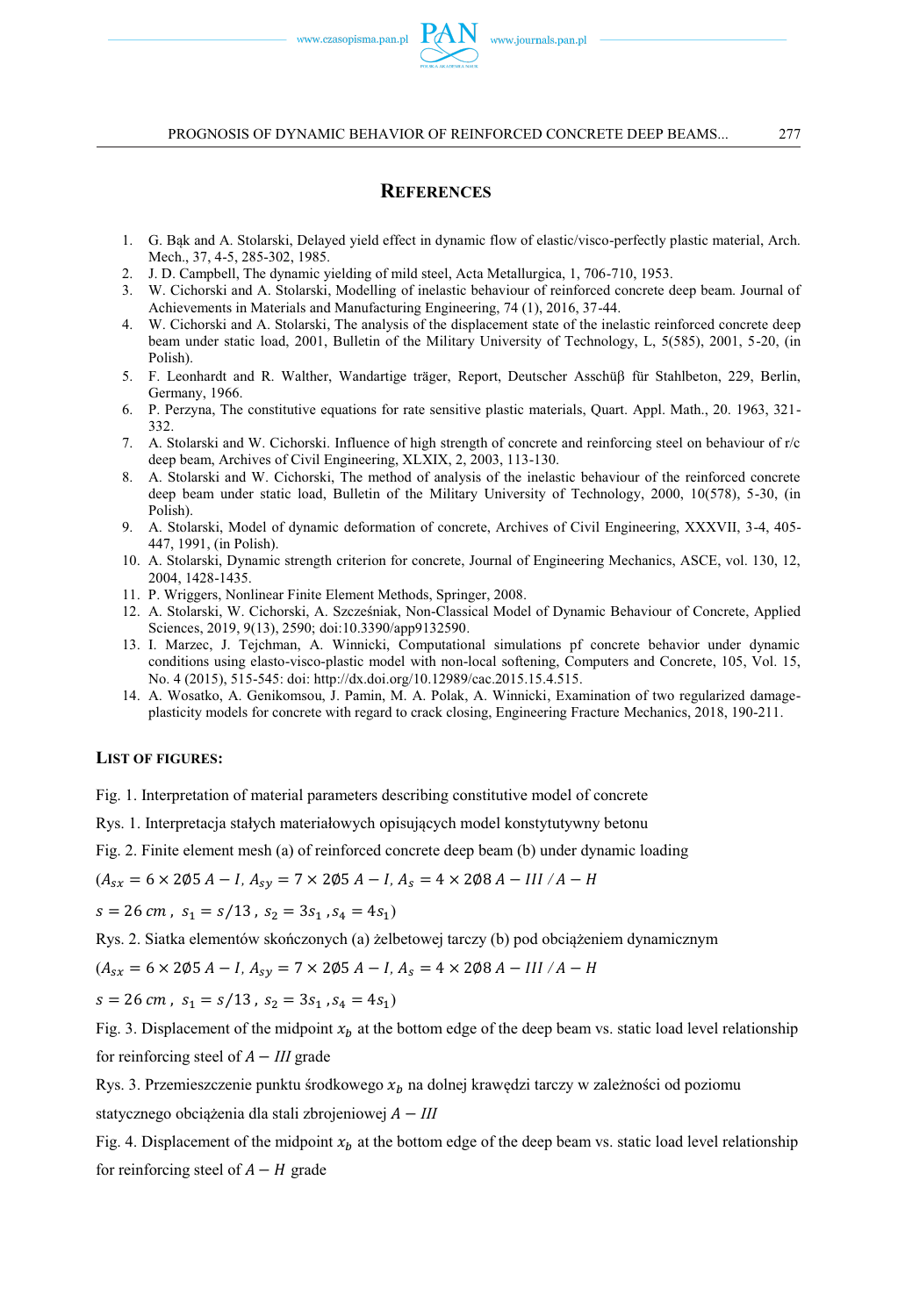Rys. 4. Przemieszczenie punktu środkowego  $x<sub>b</sub>$  na dolnej krawędzi tarczy w zależności od poziomu statycznego obciążenia dla stali zbrojeniowej  $A - H$ 

Fig. 5. Variation in time of displacement of midpoint  $x_b$  at the bottom edge for load level  $\alpha = 0.5$ 

Rys. 5. Zmiana przemieszczenia w czasie punktu środkowego  $x<sub>b</sub>$  na dolnej krawędzi dla poziomu obciążenia  $\alpha = 0.5$ 

Fig. 6. Variation in time of displacement of midpoint  $x<sub>b</sub>$  at the bottom edge for load level  $\alpha = 0.6$ 

Rys. 6. Zmiana przemieszczenia w czasie punktu środkowego  $x<sub>b</sub>$  na dolnej krawędzi dla poziomu obciążenia  $\alpha = 0.6$ 

Fig. 7. Variation in time of displacement of midpoint  $x<sub>b</sub>$  at the bottom edge for the load levels preceding the destruction phase

Rys. 7. Zmiana przemieszczenia w czasie punktu środkowego  $x_b$  na dolnej krawędzi dla poziomów

obciążenia poprzedzających zniszczenie

Fig. 8. Variation in time of displacement of midpoint  $x_b$  at the bottom edge for the load levels corresponding to the destruction phase

Rys. 8. Zmiana przemieszczenia w czasie punktu środkowego  $x<sub>b</sub>$  na dolnej krawędzi dla poziomów obciążenia odpowiadających fazie zniszczenia

Fig. 9. Permanent displacement of the points at the bottom edge vs. load level relationship for the *C100/A-III* deep beam

Rys. 9. Zależność trwałych przemieszczeń punktów na dolnej krawędzi od poziomu obciążenia dla tarczy *C100/A-III*

Fig. 10. Permanent displacement of the points at the bottom edge vs. load level relationship for the

*C100/A-III* deep beam

Rys. 10. Zależność trwałych przemieszczeń punktów na dolnej krawędzi od poziomu obciążenia dla tarczy *C300/A-III*

Fig. 11. Permanent displacement of the points at the bottom edge vs. load level relationship for the *C100/A* deep beam

Rys. 11. Zależność trwałych przemieszczeń punktów na dolnej krawędzi od poziomu obciążenia dla tarczy *C100/A-*

## **LIST OF TABLES:**

Tab. 1. Parameters describing the model of concrete

Tab. 1. Parametry opisujące model betonu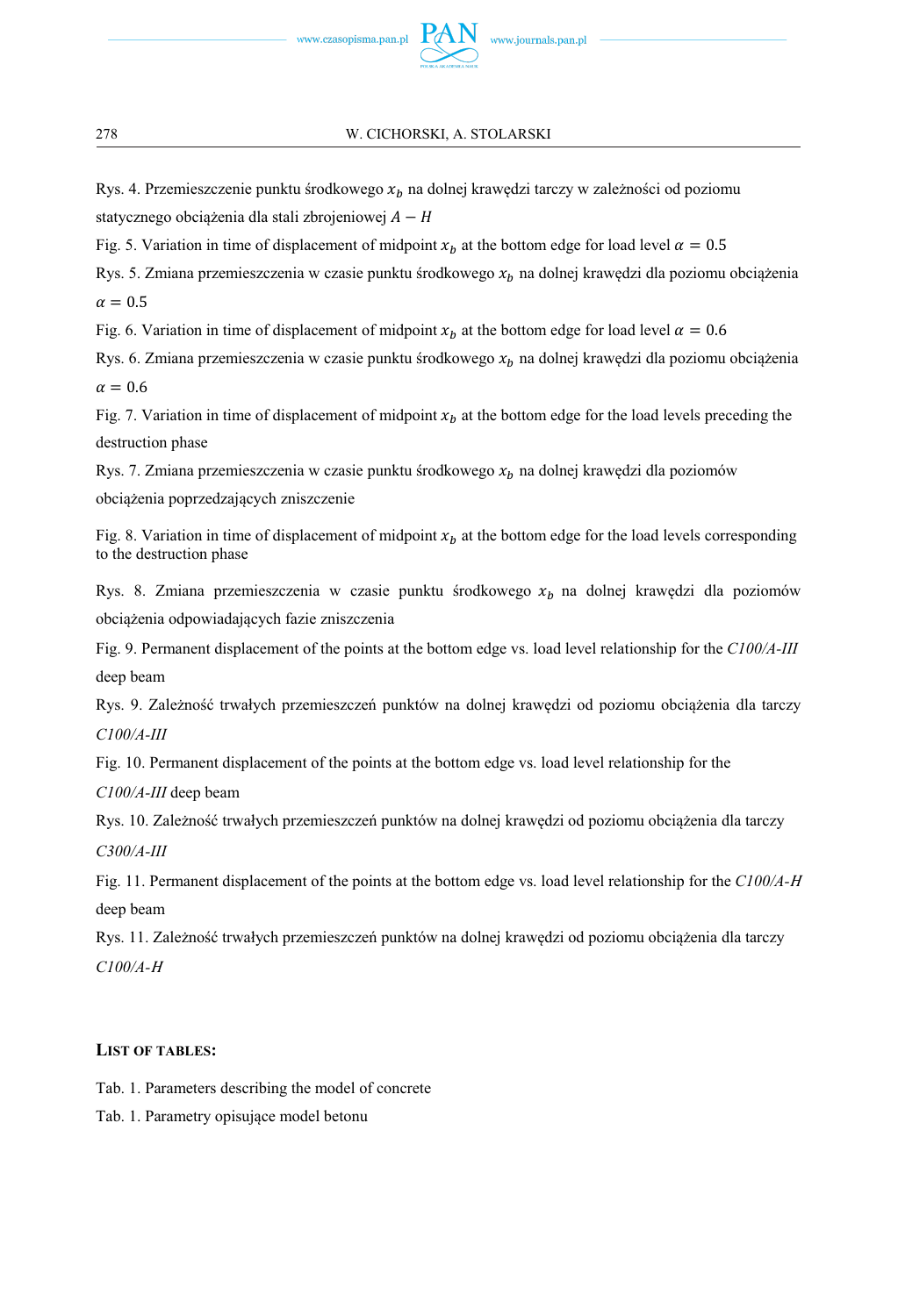

*Słowa kluczowe***:** mechanika konstrukcji, konstrukcje żelbetowe, tarcze, dynamika, nieliniowość fizyczna

#### **PODSUMOWANIE:**

W pracy przedstawiono prognozę zachowania prostokątnych tarcz żelbetowych wykonanych z betonów o bardzo wysokiej wytrzymałości obciążonych dynamicznie z uwzględnieniem fizycznych nieliniowości materiałów konstrukcyjnych: betonu i stali zbrojeniowej.

Do opisu dynamicznych właściwości materiałów konstrukcyjnych dla betonu zastosowano niestandardowy model deformacji dynamicznej uwzględniający wytrzymałość dynamiczną betonu, osłabienie materiałowe, zarysowanie i miażdżenie betonu. W modelu opisującym dynamiczne zachowanie betonu dokonano modyfikacji paramentów materiału uwzględniających charakterystykę naprężeniowo-odkształceniową uwzgledniająca parametry betonu bardzo wysokiej wytrzymałości. Dla stali zbrojeniowej przyjęto model sprężysto/lepko-idealnie plastycznego materiału z uwzględnieniem efektu opóźniania plastycznego. Modelowanie procesów dynamicznego odkształcania płaskiego ustroju konstrukcyjnego- tarczy żelbetowej przeprowadzono przy użyciu własnych procedur numerycznych i programów obliczeniowych bazując na metodzie elementów skończonych.

W pracy przestawiono analizę porównawczą wyników rozwiązań numerycznych dla tarczy żelbetowej, która była przedmiotem statycznych badań doświadczalnych Leonhardta i Walthera [5]. Żelbetowa tarcza o ortogonalnym układzie zbrojenia będąca przedmiotem badań doświadczalnych [5] wykonana była z betonu klasy C30 i zbrojona stalą zwykłą klasy *A-III* . W ramach doświadczenia numerycznego przeanalizowano zachowanie analogicznych tarcz żelbetowych

o ortogonalnym układzie zbrojenia, ale wykonanych z betonu wysokiej wytrzymałości *C100*, *C200* i *C300* zbrojonych w 2 wariantach – analogicznie jak w doświadczeniu [5] stalą zwykłą klasy *A-III* oraz stalą o podwyższonej wytrzymałości klasy *A-III* . Analizowane tarcze obciążono w sposób dynamiczny. Dokonano analizy stanu przemieszczenia dla wszystkich rodzajów tarcz, przy różnych poziomów obciążenia, aż do osiągnięcia stanu wyczerpania dynamicznej nośności. Przedstawiono wyniki rozwiązań numerycznych ze szczególnym uwzględnieniem wpływu bardzo wysokiej wytrzymałości betonu i stali na przemieszczenia tarczy żelbetowej. Oszacowano dynamiczną nośność prostokątnych tarcz żelbetowych w funkcji dwóch zmiennych parametrów: wytrzymałości betonu oraz wytrzymałości stali zbrojeniowej. W analizie numerycznej stwierdzono nieproporcjonalny przyrost nośności analizowanej tarczy żelbetowej w porównaniu zarówno z przyrostem wytrzymałości betonu jak i stali zbrojeniowej. Wykazano poprawność przyjętych założeń i modeli odkształcenia betonu i stali oraz efektywność metody analizy proponowanej dla problemów numerycznej symulacji zachowania tarcz żelbetowych. Prezentowane wyniki potwierdzają konieczność prowadzenia dalszych badań wpływu paramentów modelu konstytutywnego betonu o bardzo wysokiej wytrzymałości na mechanizm zniszczenia i wytężenia elementów żelbetowych. Pełna analiza wpływu innych czynników, takich jak układ geometryczny, stopień zbrojenia i wytrzymałość stali zbrojeniowej, decydujących o nośności elementów żelbetowych, umożliwi ocenę celowości projektowania takich elementów z zastosowaniem wysoko wytrzymałościowych materiałów konstrukcyjnych.

*Received 11.09.2019 , Revised 29.11.2019*